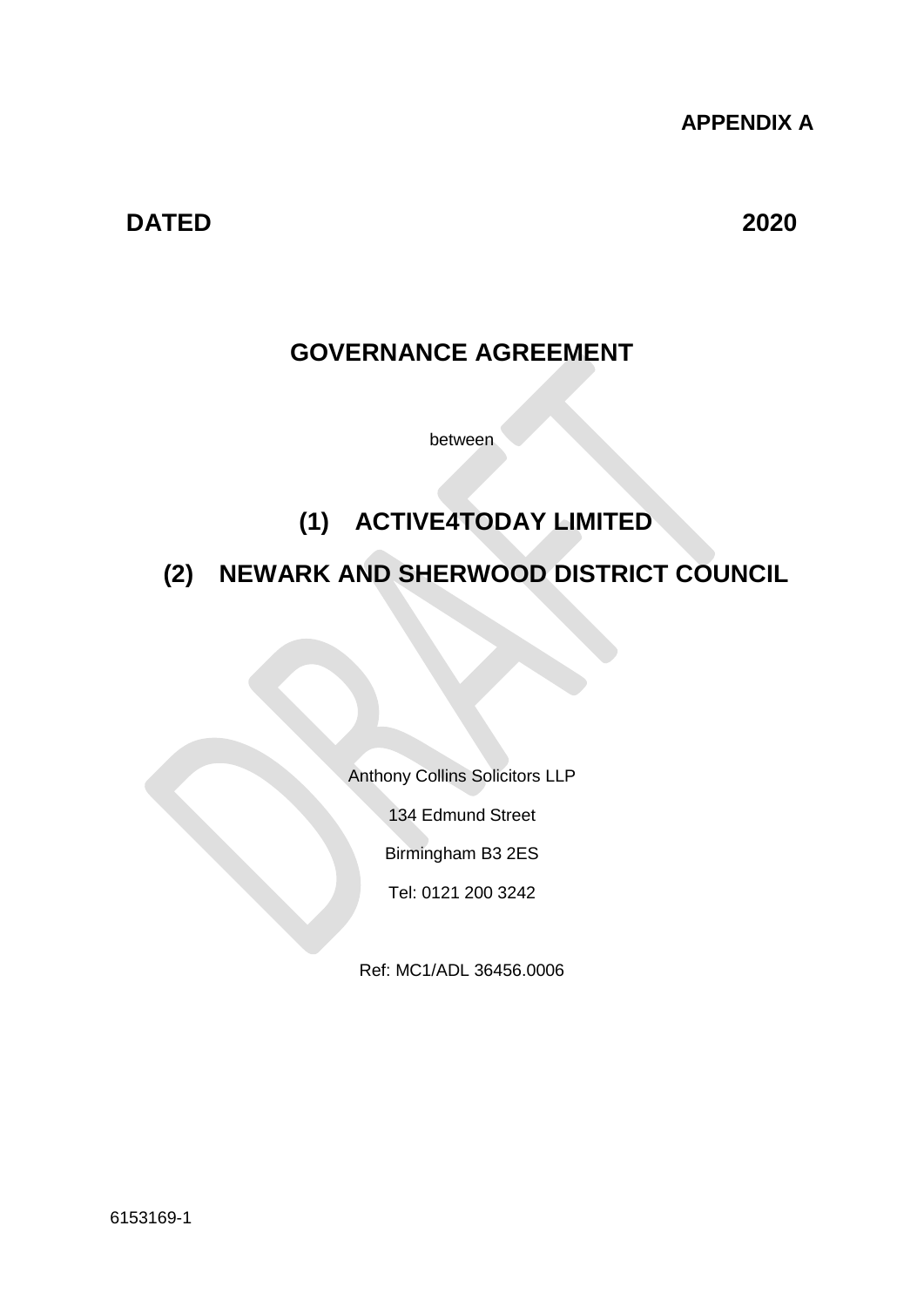## **CONTENTS**

| 1.         |            |  |  |  |  |
|------------|------------|--|--|--|--|
| 2.         |            |  |  |  |  |
| 3.         |            |  |  |  |  |
| 4.         |            |  |  |  |  |
| 5.         |            |  |  |  |  |
| 6.         |            |  |  |  |  |
| 7.         |            |  |  |  |  |
| 8.         |            |  |  |  |  |
| 9.         |            |  |  |  |  |
| 10.        |            |  |  |  |  |
| 11.        |            |  |  |  |  |
| 12.        |            |  |  |  |  |
| 13.        |            |  |  |  |  |
| 14.        |            |  |  |  |  |
| 15.        |            |  |  |  |  |
| 16.        |            |  |  |  |  |
| 17.        |            |  |  |  |  |
| 18.        |            |  |  |  |  |
| 19.        |            |  |  |  |  |
| 20.        |            |  |  |  |  |
| 21.        |            |  |  |  |  |
| 22.        |            |  |  |  |  |
| 23.        |            |  |  |  |  |
| 24.        |            |  |  |  |  |
| 25.        |            |  |  |  |  |
| 26.        |            |  |  |  |  |
| 27.        |            |  |  |  |  |
| 28.        |            |  |  |  |  |
| 29.        |            |  |  |  |  |
|            | Schedule 1 |  |  |  |  |
| Schedule 2 |            |  |  |  |  |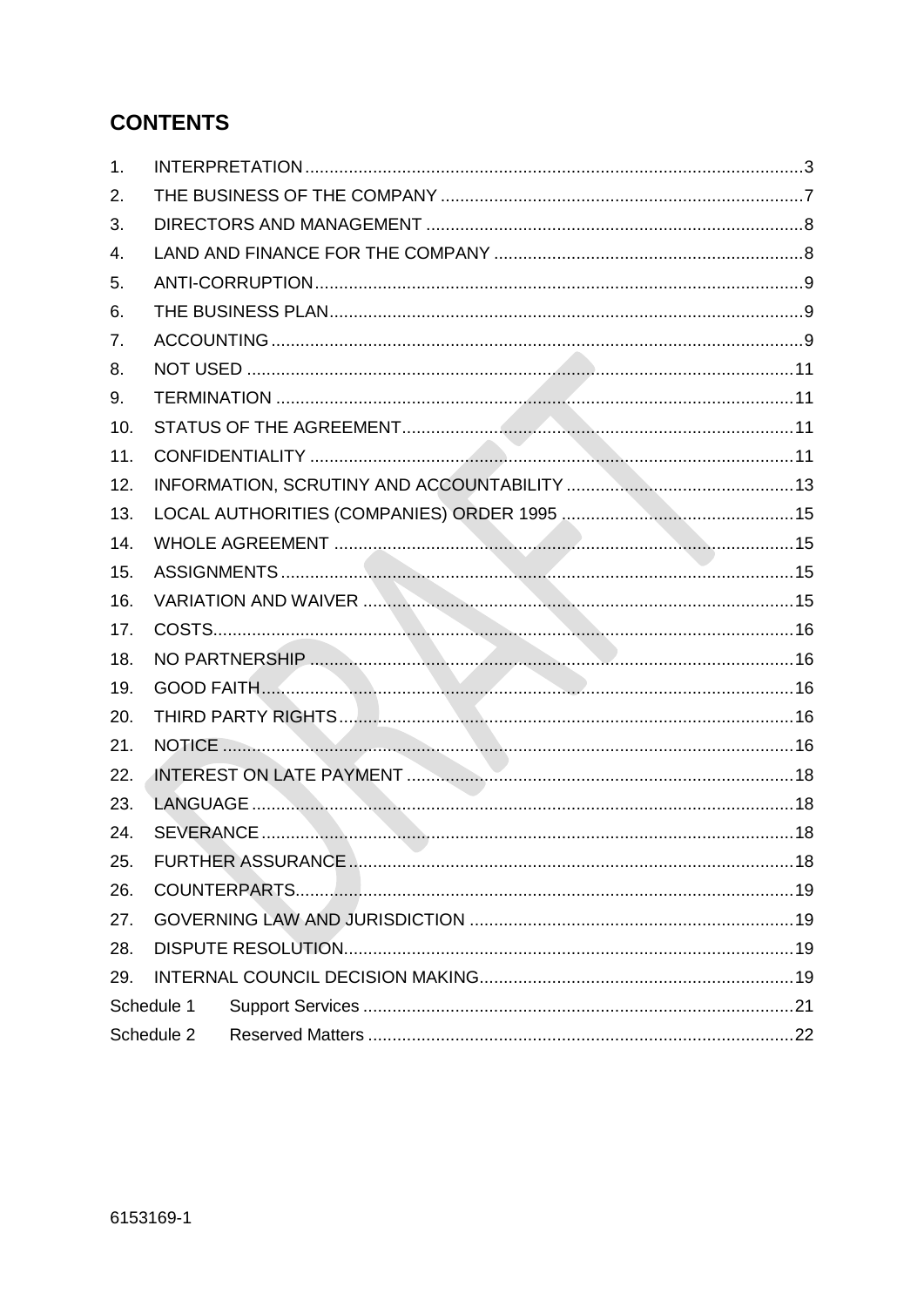#### **THIS AGREEMENT IS DATED 2019**

#### **PARTIES**

- (1) **Active4Today Limited** (Company Registration Number: 09477018) whose registered office is at Newark Sports and Fitness Centre, Bowbridge Road, Newark, Nottinghamshire, England, NG24 4DH (the "**Company**");
- (2) **Newark and Sherwood District Council** of Castle House, Great North Road, Newark, Nottinghamshire NG24 1BY (the "**Council**");

#### **BACKGROUND**

- (A) The Company is a private company limited by guarantee without share capital incorporated in England and Wales under the Companies Act 2006 and at the date of this Agreement the only member of the Company is the Council.
- (B) The Council has established the Company to manage the provision of leisure centres and leisure services on behalf of the Council. The Council and the Company's relationship is governed in accordance with Regulation 12, Public Contracts Regulations 2015 and Regulation 17, Concession Contracts Regulations 2016.
- (C) The Company is a controlled company within the meaning of the Local Government and Housing Act 1989 and a regulated company within the meaning of the Local Authorities (Companies) Order 1995.
- (D) The Parties have agreed to execute this Agreement to regulate their respective responsibilities, the governance arrangements and the operation and management of the Company and the relationship between the Company and the Council.
- (E) The Council has delegated responsibility for making decisions as sole Member of the Company to the Leisure and Environment Committee and references in this Agreement to decision making on behalf of the Council shall be taken to refer to the Leisure and Environment Committee unless otherwise stated, or unless the Council otherwise decides.

#### **AGREED TERMS**

#### <span id="page-2-0"></span>**1. INTERPRETATION**

1.1 The definitions and rules of interpretation in this clause apply in this Agreement.

Act: **Act: heans the Companies Act 2006;** 

```
Adequate Procedures: means adequate procedures, as referred to in 
           section 7(2) of the Bribery Act 2010 and any
```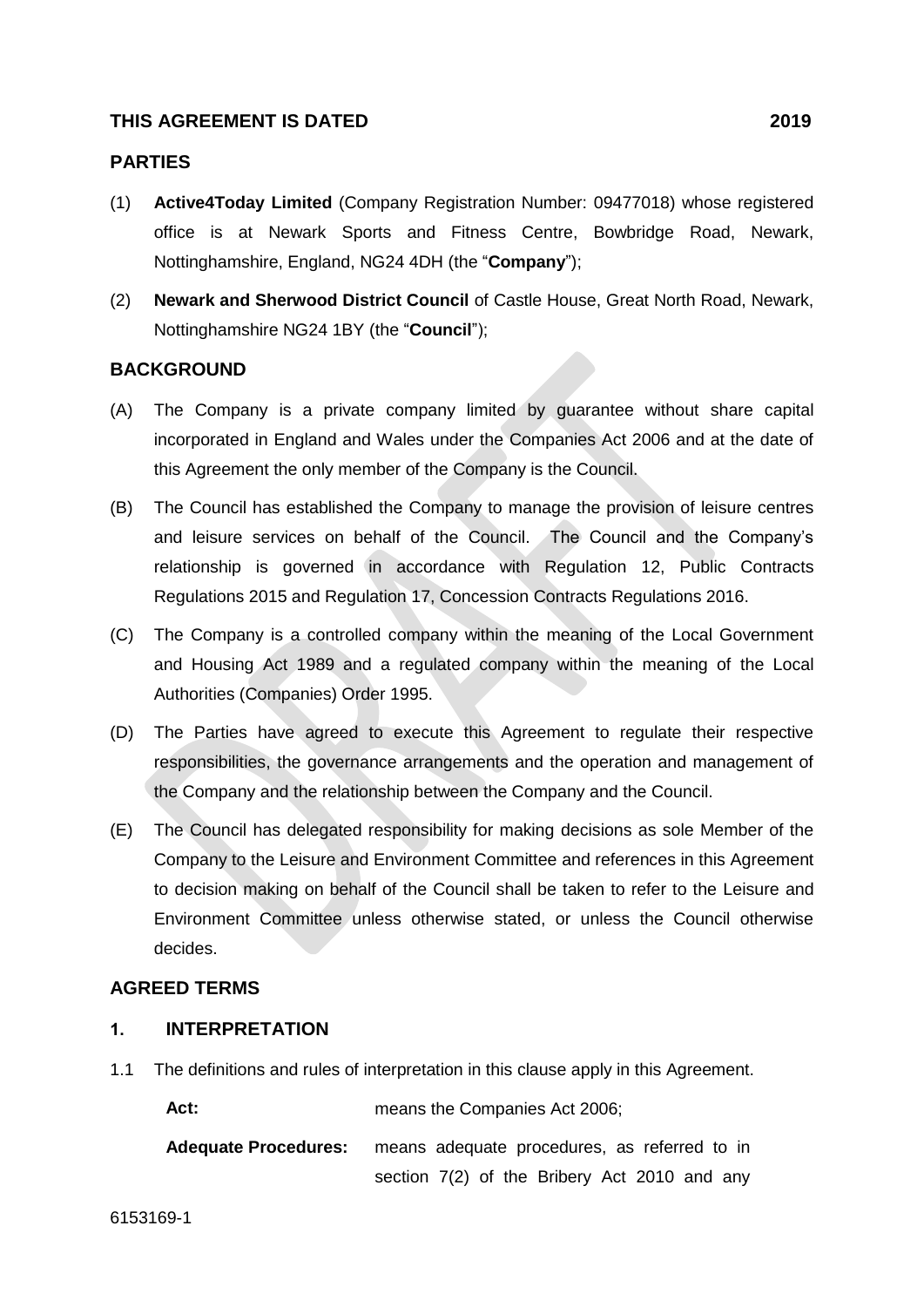guidance issued by the Secretary of State under section 9 of the Bribery Act 2010;

- **Articles:** means the articles of association of the Company as amended or superseded from time to time;
- **Board:** means the board of Directors of the Company as constituted from time to time;

**Business:** has the meaning given in clause [2.1](#page-6-1) and as may be further defined in any adopted Business Plan;

- **Business Case:** means any business case for particular activity by the Company that has been developed by the Company and adopted by the Board (where in accordance with the Business Plan or any other authority given to the Board by the Council) or by the Council;
- **Business Day:** means any day (other than a Saturday, Sunday or public holiday in the United Kingdom) on which clearing banks in the City of London are generally open for business;
- **Business Plan: neans the document that may be agreed and** adopted by the Company in accordance with clause 6;

has the meaning given in clause [11;](#page-10-3)

**Confidential Information:** 

**Director: means a director of the Company;** 

**electronic form:** has the meaning given in section 1168 of the Act;

**Encumbrance: means any mortgage, charge (fixed or floating),** pledge, lien, hypothecation, guarantee, trust, right of set-off or other third party right or interest (legal or equitable) including any assignment by way of security, reservation of title or other security interest of any kind, howsoever created or arising, or any other agreement or arrangement (including a sale and repurchase agreement)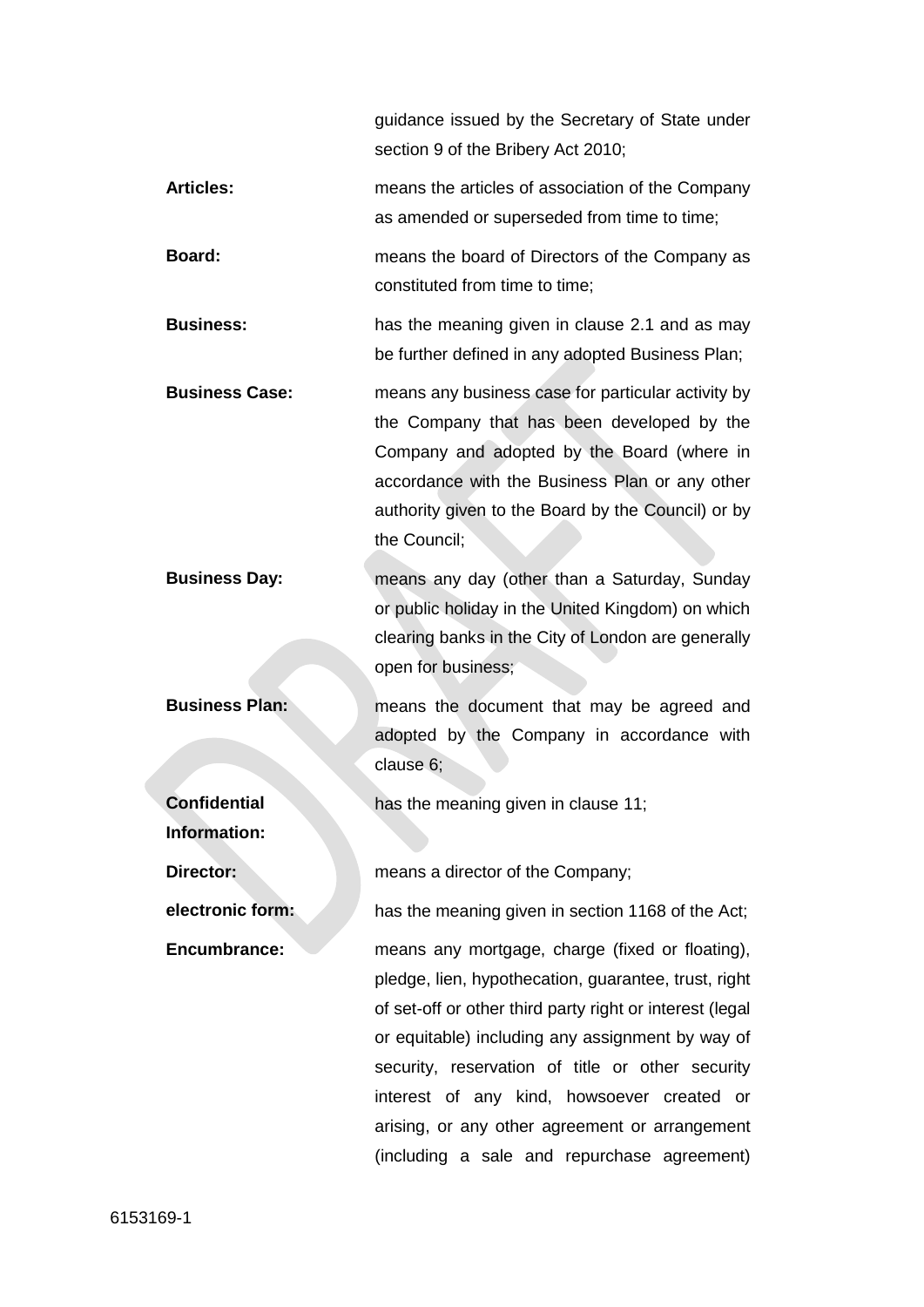having similar effect;

- **Financial Year:** in relation to the Company, means the period of 12 months commencing on 1 April and ending on 31 March each year;
- **Group:** in relation to a company, means that company, any Subsidiary or Holding Company from time to time of that company and any Subsidiary from time to time of a Holding Company of that company; and each company in a Group is a member of the Group;

**Holding Company and Subsidiary and Wholly-Owned Subsidiary:**  mean a "holding company", "subsidiary" and "wholly-owned subsidiary" as defined in section 1159 of the Act and a company shall be treated, for the purposes only of the membership requirement contained in subsections 1159(1)(b) and (c) of the Act, as a member of another company even if its shares in that other company are registered in the name of (a) another person (or its nominee), whether by way of security or in connection with the taking of security, or (b) its nominee;

**Leisure Service Contract:** means the contract dated 1 June 2015 (as varied from time to time) and made between the Council and the Company; **Members: Members:** means the members of the Company from time to time. As at the date of this Agreement, the Council is the sole Member; **Named Officer:** the officer or officers of the Council who is/are notified by the Council to the Company from time to time for the purposes set out in this Agreement. As at the date of this Agreement, the Named Officer is the Director – Communities and Environment; **Objects:** means the objects of the Company set out at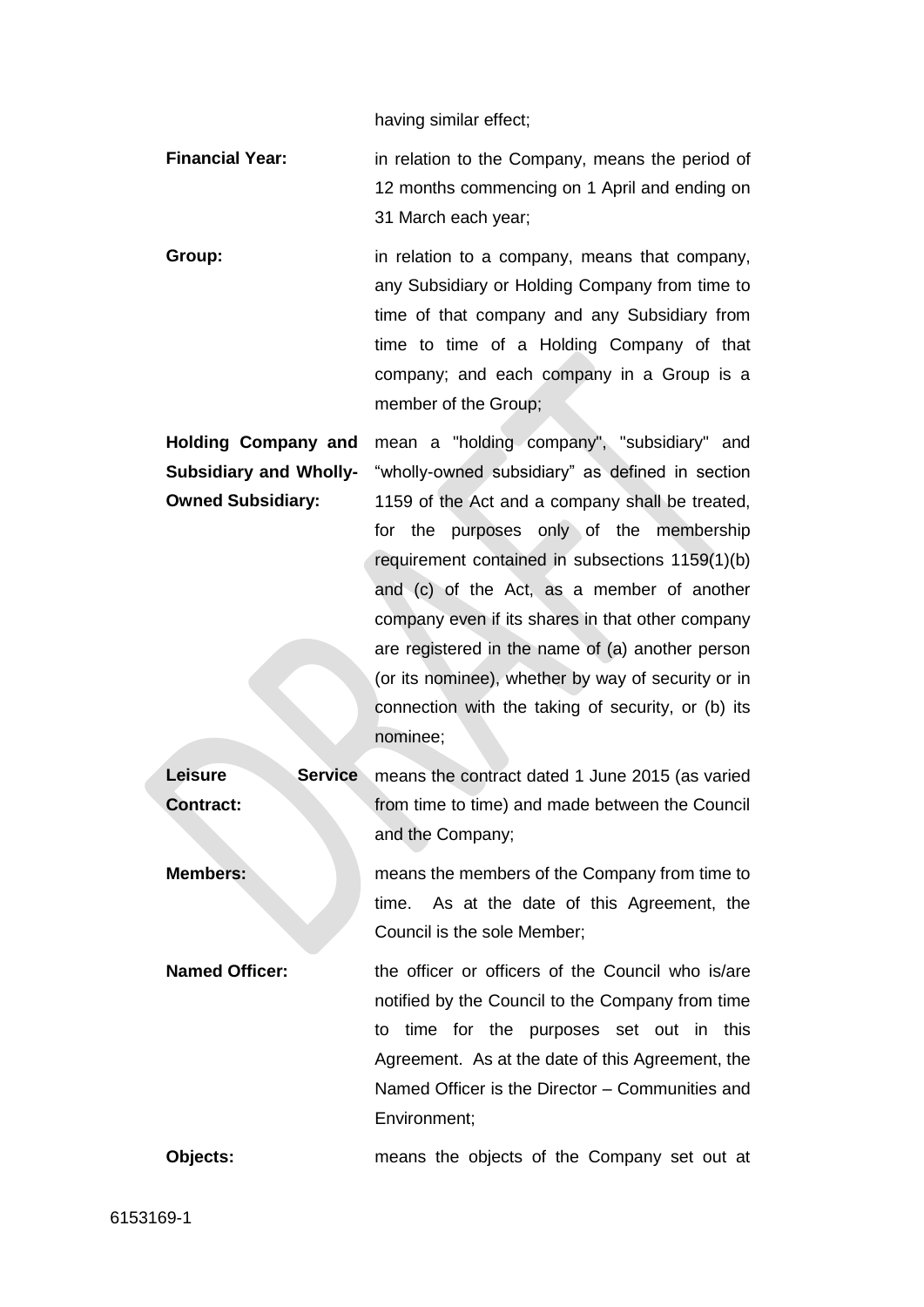Article 3 of the Articles;

| Overarching<br><b>Agreement:</b> |                 | has the meaning given in the Leisure Services<br>Contract;                                                                                                     |
|----------------------------------|-----------------|----------------------------------------------------------------------------------------------------------------------------------------------------------------|
| <b>Party/Parties:</b>            |                 | the Council and/or the Company as appropriate;                                                                                                                 |
| <b>Regulation 12:</b>            |                 | means regulation 12 (other than regulation $12(7)$ )<br>of the Public Contracts Regulations 2015 and any<br>equivalent provision in successor legislation;     |
| <b>Regulation 17:</b>            |                 | means regulation 17 (other than regulation 17(7))<br>of the Concession Contracts Regulations 2016<br>and any equivalent provision in successor<br>legislation; |
| <b>Reserved Matters:</b>         |                 | means the Reserved Matters listed in Schedule<br>2;                                                                                                            |
| <b>Support Services:</b>         |                 | has the meaning set out in Schedule 1;                                                                                                                         |
| Support<br><b>Agreement:</b>     | <b>Services</b> | the agreement(s) made between the Council and<br>the Company relating to the provision of support<br>services by the Council to the Company,                   |

- 1.2 Clause, schedule and paragraph headings do not affect the interpretation of this Agreement.
- 1.3 A reference to a clause or a schedule is a reference to a clause of, or a schedule to, this Agreement. A reference to a paragraph is to a paragraph of the relevant schedule.
- 1.4 A **person** includes a natural person, a corporate or unincorporated body (whether or not having a separate legal personality).
- 1.5 Unless the context otherwise requires, references to the singular include the plural and vice versa and to the whole include part and vice versa.
- 1.6 Unless the context otherwise requires, a reference to one gender includes a reference to the other genders.
- 1.7 All warranties, representations, agreements and obligations expressed to be given or entered into by more than one person are given or entered into jointly and severally by the persons concerned.
- 1.8 A reference to a particular statute, statutory provision or subordinate legislation is a reference to it as it is in force from time to time taking account of any amendment or re-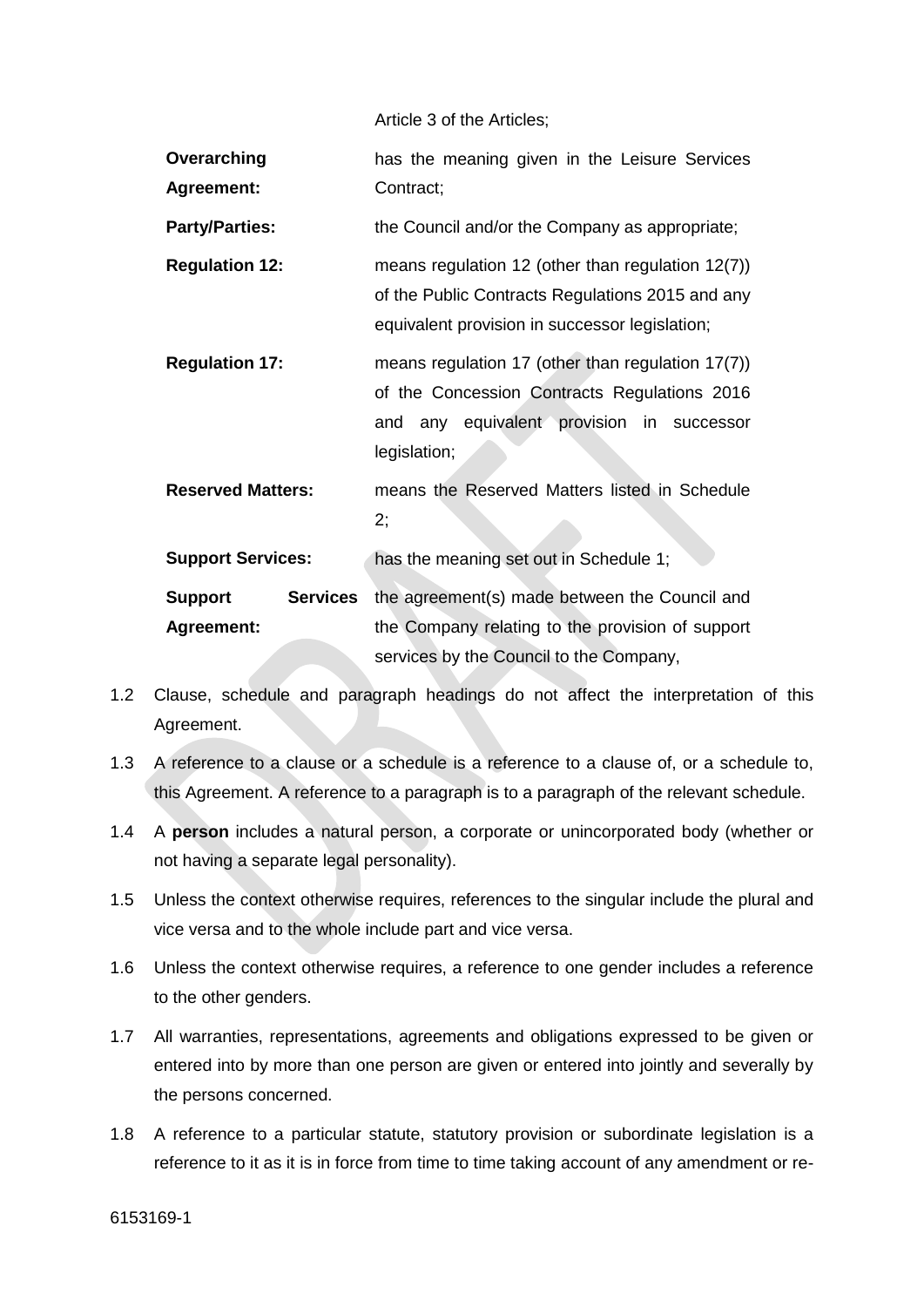enactment and includes any statute, statutory provision or subordinate legislation which it amends or re-enacts and subordinate legislation for the time being in force made under it provided that, as between the Parties, no such amendment or re-enactment shall apply for the purposes of this Agreement to the extent that it would impose any new or extended obligation, liability or restriction on, or otherwise adversely affect the rights of, any Party.

- 1.9 A reference to **writing** or **written** includes faxes and email but no other electronic form.
- 1.10 Documents in **agreed form** are documents in the form agreed by the Parties to this Agreement and initialled by them or on their behalf for identification.
- 1.11 A reference in this Agreement to a document is a reference to the document whether in paper or electronic form.
- 1.12 A reference in this Agreement to **other documents referred to in this Agreement** is a reference to the following documents- the Articles and the Support Services Agreement.
- 1.13 Where the words **include(s)**, **including** or **in particular** are used in this Agreement, they are deemed to have the words "without limitation" following them.
- 1.14 Any obligation in this Agreement on a person not to do something includes an obligation not to agree or allow that thing to be done.
- 1.15 Where the context permits, **other** and **otherwise** are illustrative and shall not limit the sense of the words preceding them.
- 1.16 References to times of day are, unless the context requires otherwise, to London time and references to a day are to a period of 24 hours running from midnight on the previous day.
- 1.17 [Where there is any conflict between the terms of this Agreement and the Leisure Services Contract, then the terms of this Agreement shall take precedence and apply.]

#### <span id="page-6-0"></span>**2. THE BUSINESS OF THE COMPANY**

- <span id="page-6-1"></span>2.1 The business of the Company is to undertake activities in accordance with the Objects and the Leisure Service Contract for and on behalf of the Council (the "**Business**").
- 2.2 The Business may be modified to include such further activities as the Council may designate.
- 2.3 The Business shall be carried out by the Company in accordance with any Business Plan adopted and any Business Case adopted under that Business Plan or otherwise approved by the Council.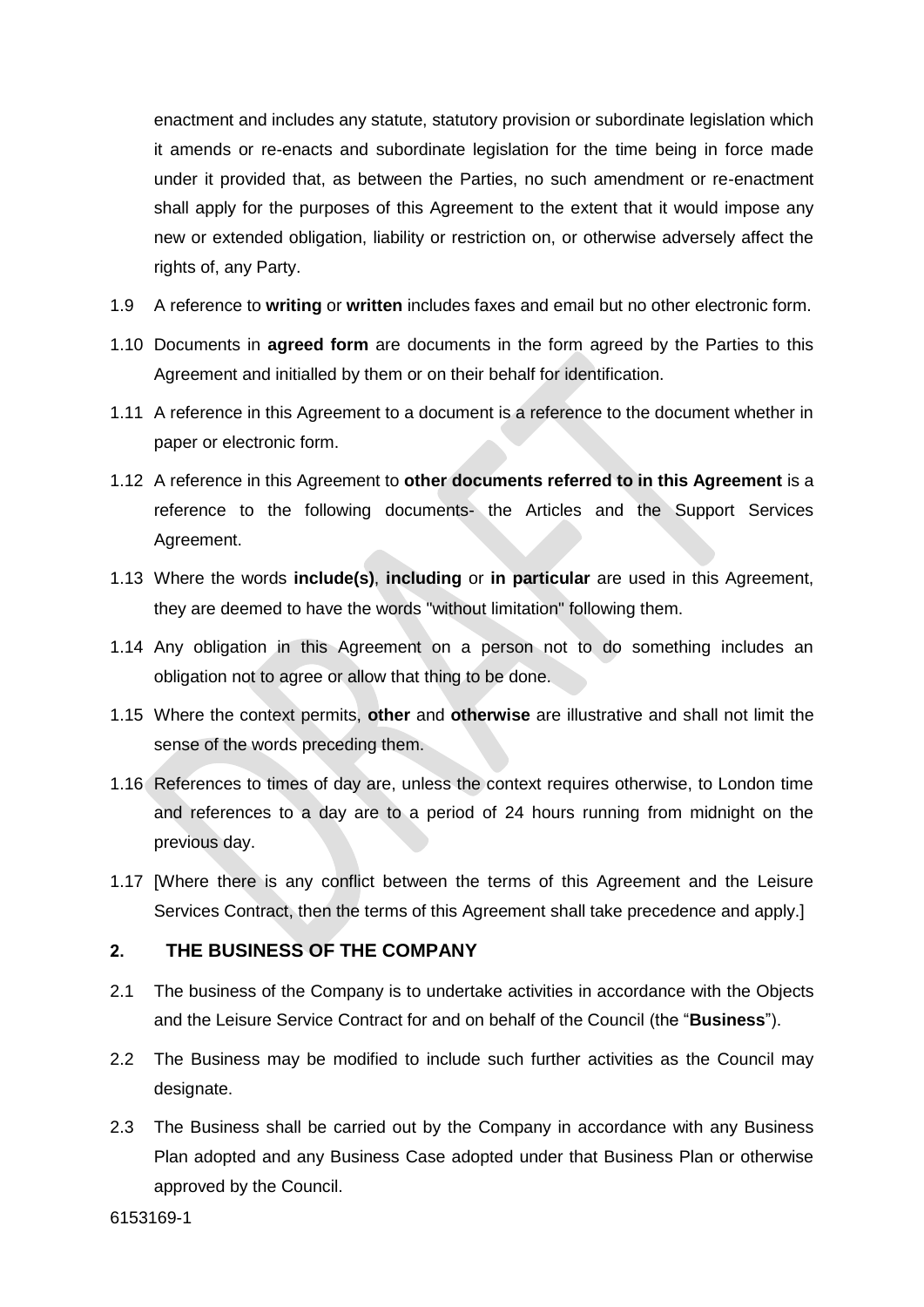- 2.4 The Company shall at all times:
	- (a) comply with the requirements of Regulation 12 and Regulation 17 and not take any action or omit to act where doing so would place the Council and the Company's relationship in breach of Regulation 12 and/or Regulation 17;
	- (b) comply with any adopted Business Plan;
	- (c) ensure that social and ethical considerations are taken into account in decision making and all other matters;
	- (d) comply with the provisions of this Agreement and the Articles and;
	- (e) comply with the terms of the Leisure Services Contract (to the extent they do not conflict with the terms of this Agreement).

#### <span id="page-7-0"></span>**3. DIRECTORS AND MANAGEMENT**

- 3.1 The Directors of the Company are appointed and dismissed by the Council.
- 3.2 The Board has responsibility for the supervision and management of the Company and its business subject to the Council having a decisive influence over both the strategic objectives and significant decisions of the Company through the terms of the Articles and this Agreement. The Board shall ensure that the Company shall not transact any of the business described in the Reserved Matters without first referring the matter to the Council for decision.
- 3.3 Where the Directors are employees or officers of the Council they shall not be entitled to any remuneration from the Company in their capacity as Directors and their expenses shall be reimbursed by the Council. Where the Directors are elected members of the Council then they shall only be entitled to remuneration and expenses in accordance with the Local Authorities (Companies) Order 1995.
- 3.4 Any Secretary appointed by the Company who is an employee or officer of the Council shall not be entitled to any remuneration from the Company in their capacity as Secretary and their expenses shall be reimbursed by the Company.
- 3.5 The Company shall procure that Board meetings occur at least quarterly.

#### <span id="page-7-1"></span>**4. LAND AND FINANCE FOR THE COMPANY**

4.1 There is no obligation on the Council to provide any land, capital or other finance to the Company unless the Parties agree otherwise in writing.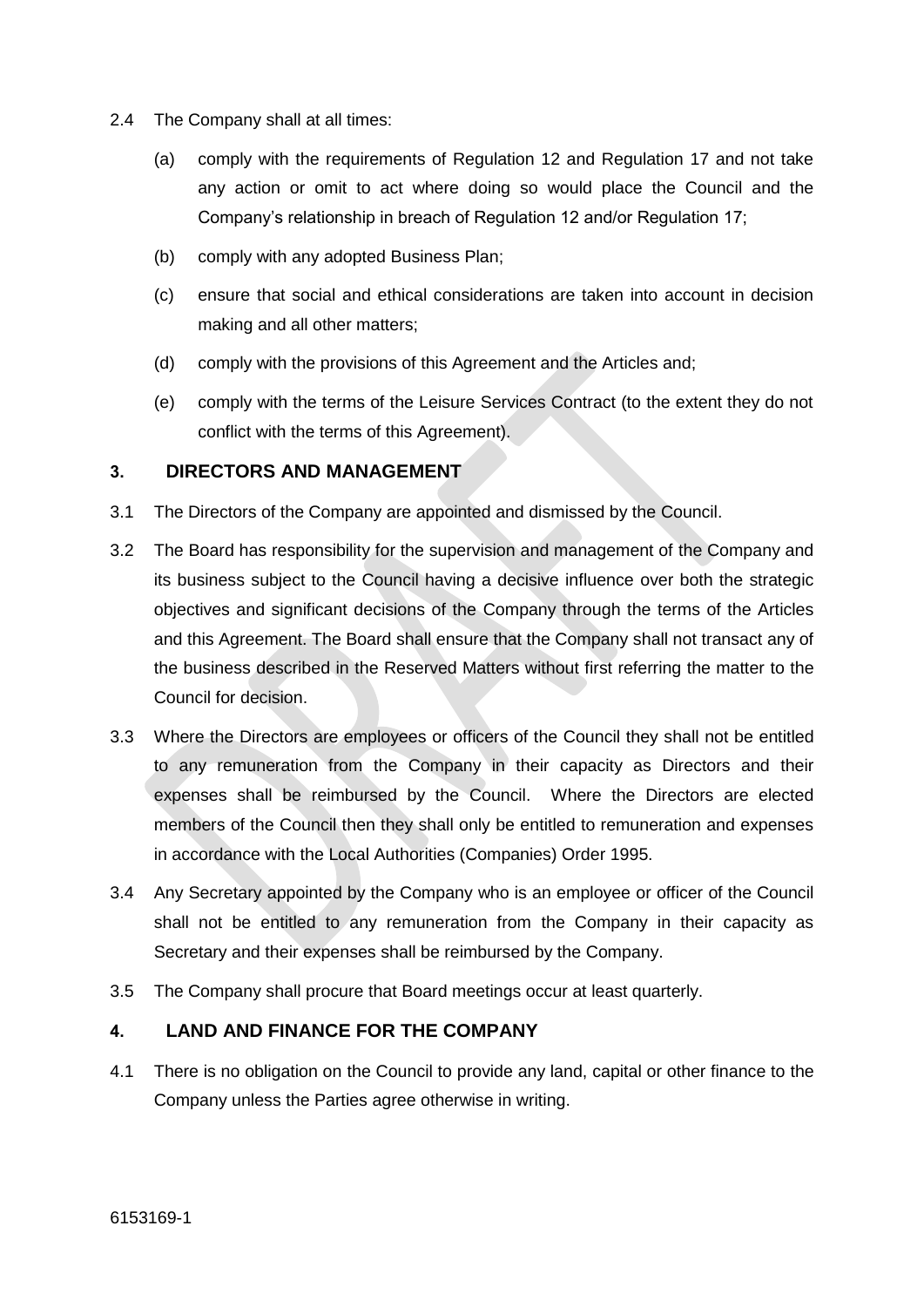4.2 If the Council provides land, capital or other finance pursuant to this clause 4 the Parties shall negotiate in good faith on any terms to apply to such capital or other finance.

#### <span id="page-8-0"></span>**5. ANTI-CORRUPTION**

- <span id="page-8-4"></span><span id="page-8-3"></span>5.1 The Company undertakes to the Council that:
	- (a) it will not in the course of the operation of the Business, engage in any activity, practice or conduct which would constitute an offence under sections 1, 2 or 6 of the Bribery Act 2010;
	- (b) it will maintain in place, anti-corruption procedures in substantially the same form as the Council's anti-corruption procedures which the Parties agree constitute Adequate Procedures;
	- (c) it will maintain in place, anti-money laundering procedures in substantially the same form as the Council's anti-money laundering procedures; and
	- (d) from time to time, at the request of the Council it will confirm in writing that it has complied with its undertakings under clause [5.1\(a\)](#page-8-3) to clause 5.[1\(b\)](#page-8-4) and will provide any information reasonably requested by the Council in support of such compliance.

#### <span id="page-8-1"></span>**6. THE BUSINESS PLAN**

- 6.1 The Company must adopt a Business Plan for each Financial Year except for any Financial Year where the Council by ordinary resolution disapplies this requirement.
- 6.2 The Board is responsible for preparing, reviewing and updating any Business Plan.
- <span id="page-8-5"></span>6.3 In accordance with the Reserved Matters, the Council must approve the adoption of any Business Plan and any revision or update thereof ahead of adoption by the Board.
- 6.4 The Company shall consult the Named Officer of the Council ahead of presenting a Business Plan or revision or update thereof to the Council for approval under clause [6.3.](#page-8-5)

### <span id="page-8-2"></span>**7. ACCOUNTING**

7.1 The Company shall at all times maintain accurate and complete accounting and other financial records including all corporation tax computations and related documents and correspondence with HM Revenue & Customs in accordance with the requirements of all applicable laws and generally accepted accounting principles applicable in the United Kingdom.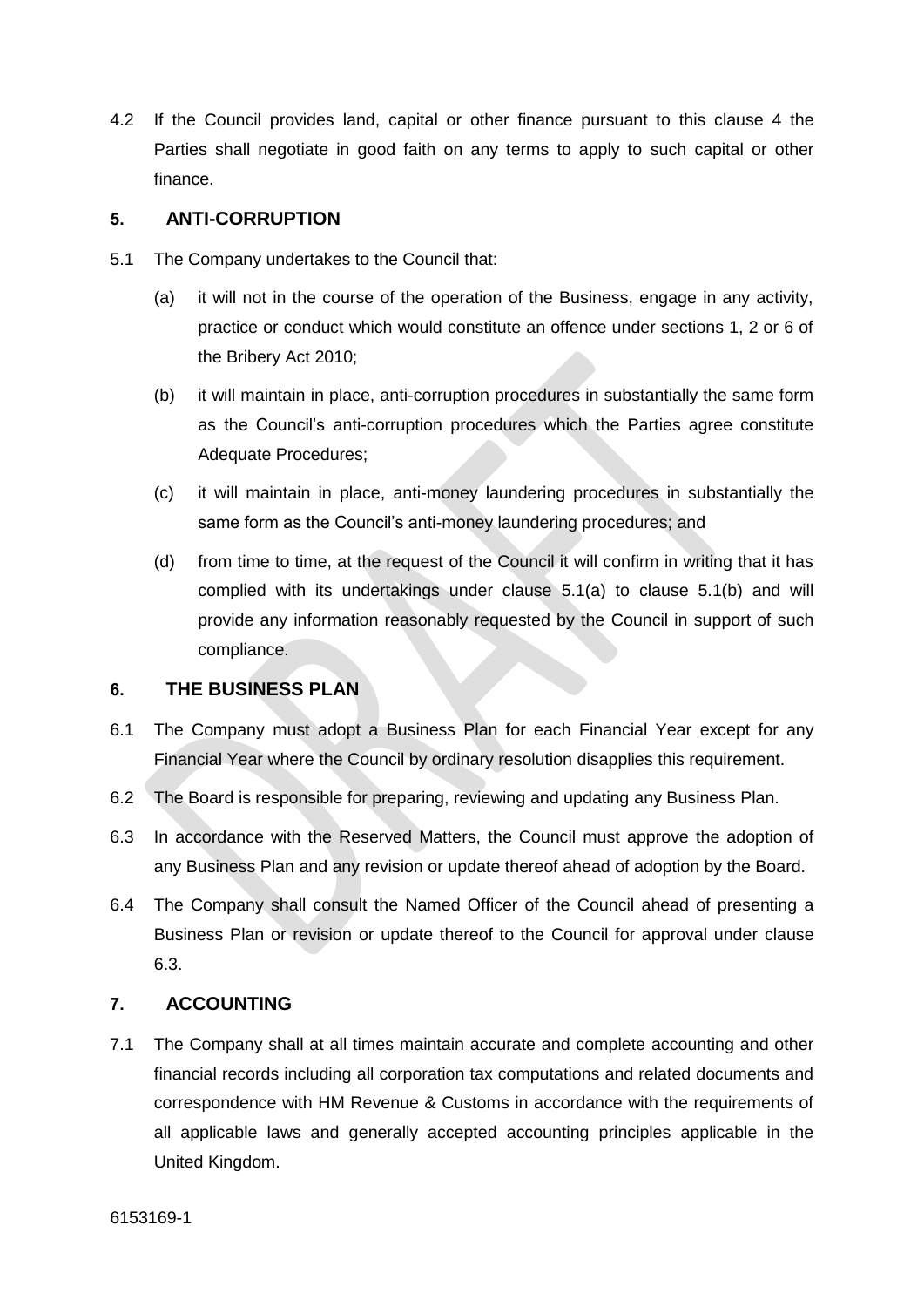- 7.2 The Company shall at all times maintain accurate and complete accounting and other financial records to the standard required by the Council including the accounting standards and financial reporting timescales required by the Council.
- 7.3 The Council and its authorised representatives shall be allowed access at all reasonable times to examine the books and records of the Company and to discuss the Company's affairs with the Directors and any employees (if any) of the Company.
- 7.4 The Company shall supply the Named Officer of the Council with the financial and other information necessary to keep the Council informed about how effectively the Business is performing and in particular shall supply the Council with:
	- (a) a copy of any proposed Business Plan for approval in accordance with clause 6 and the Reserved Matters;
	- (b) a copy of the audited accounts of the Company prepared in accordance with the laws applicable in and the accounting standards, principles and practices generally accepted in the United Kingdom, within two months of the end of the year to which the audited accounts relate; and
	- (c) quarterly management accounts of the Company to be supplied as soon as reasonably practicable following the end of the months to which they relate and in any event by the final day of the month following the month to which the accounts relate and the accounts shall include a profit and loss account, a balance sheet and a cashflow statement and such other information as the Council may reasonably require.
	- (d) a copy of any report reviewing or monitoring the implementation and operation by the Company of Adequate Procedures such report to be provided within 10 Business Days of it being reported to the Board.
	- (e) copies of any proposed or adopted Business Cases.
- 7.5 The Council may require the Company, and the Company shall as soon as possible comply with such a request, to provide any documents, information and correspondence necessary to enable the Council to comply with filing, elections, returns or any other requirements of HM Revenue & Customs or of any other revenue or tax authority.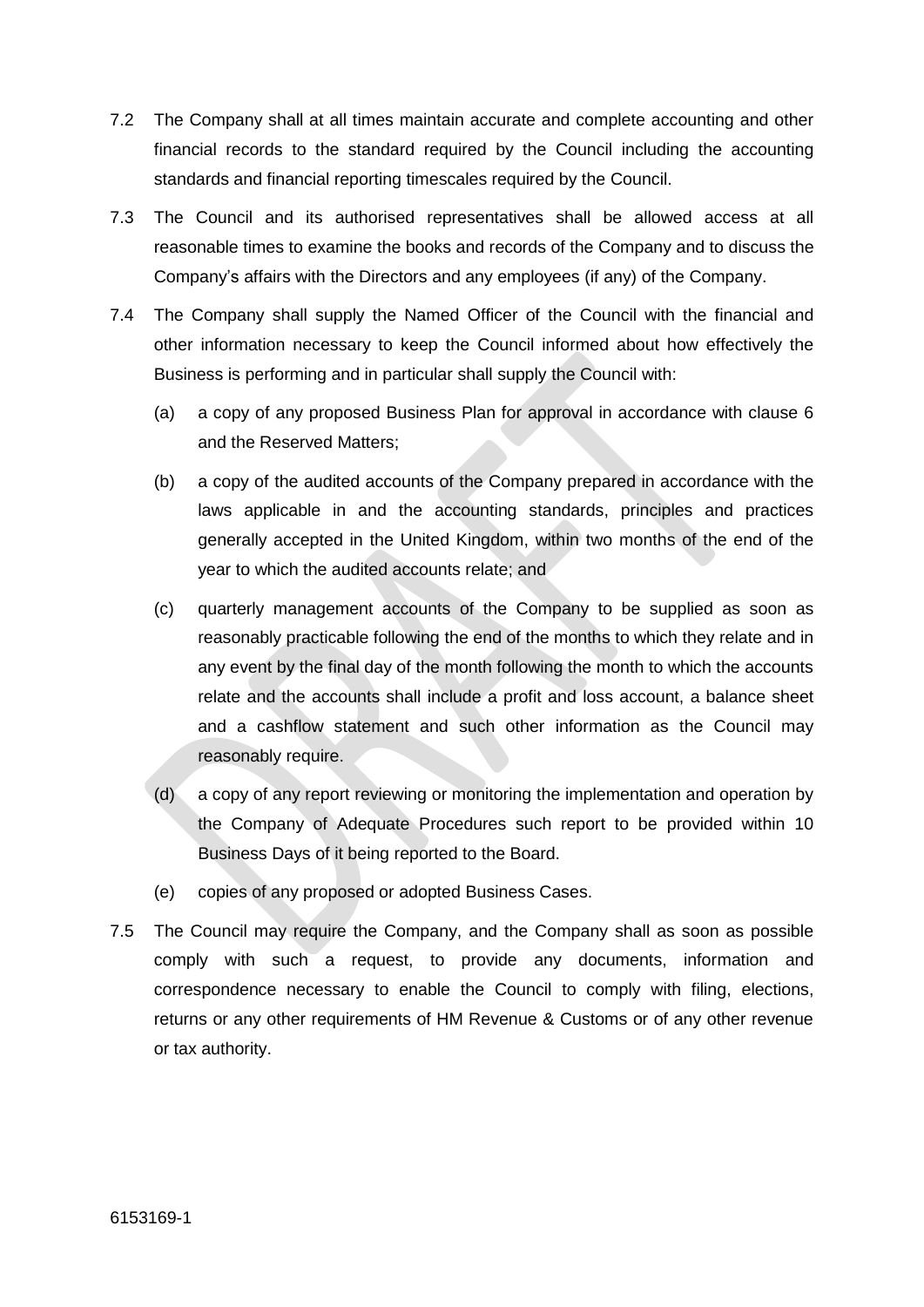#### <span id="page-10-0"></span>**8. NOT USED**

#### <span id="page-10-1"></span>**9. TERMINATION**

- 9.1 This Agreement may be terminated at any time by the Council serving notice to terminate on the Company.
- 9.2 The following provisions of this Agreement remain in full force after termination:
	- (a) Clause [1](#page-2-0) (Interpretation);
	- (b) this clause 9;
	- (c) Clause [11](#page-10-3) (Confidentiality);
	- (d) Clause [13](#page-14-0) (Whole Agreement);
	- (e) Clause [16](#page-14-3) (Variation and Waiver);
	- (f) Clause [17](#page-15-0) (Costs);
	- (g) Clause [21](#page-15-4) (Notice);
	- (h) Clause [23](#page-17-1) (Language);
	- (i) Clause [24](#page-17-2) (Severance);
	- (j) Clause [27](#page-18-1) (Governing Law and Jurisdiction); and
	- (k) Clause 28 (Dispute Resolution).
- 9.3 Termination of this Agreement shall not affect any rights or liabilities that the Parties have accrued under it.

#### <span id="page-10-2"></span>**10. STATUS OF THE AGREEMENT**

10.1 If there is at any time any conflict, ambiguity or discrepancy between the provisions of this Agreement and the Articles, then the provisions of this Agreement shall prevail over the Articles unless the Council directs otherwise. The Parties shall procure that the Articles are amended to accord with the provisions of this Agreement in the event of any conflict.

#### <span id="page-10-3"></span>**11. CONFIDENTIALITY**

- 11.1 In this clause Confidential Information means any information which:
	- (a) any Party may have or acquire (whether before or after the date of this Agreement) in relation to the customers, suppliers, business, assets or affairs of the Company (including, without limitation, any information provided pursuant to clause [7\)](#page-8-2);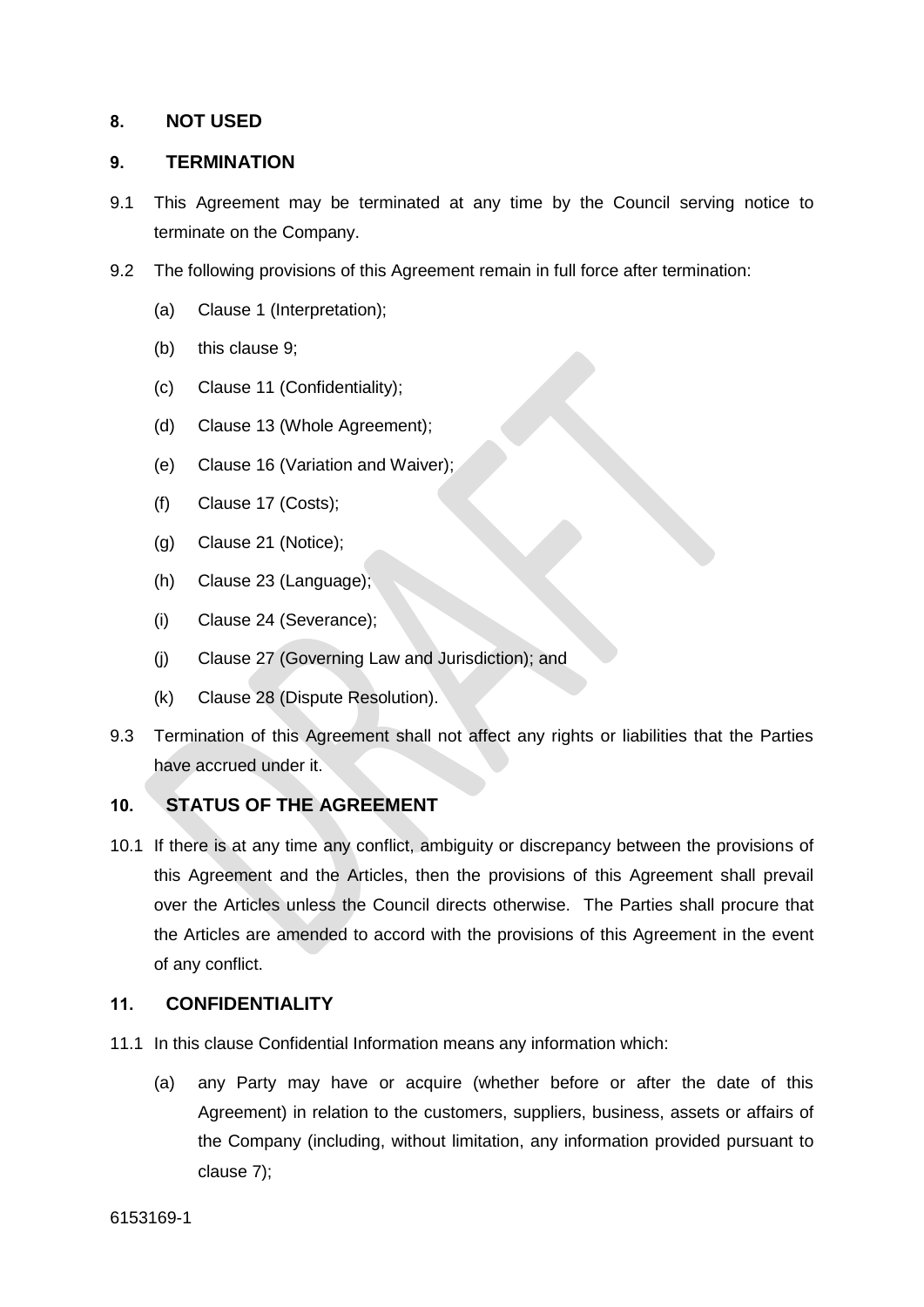- (b) any Party or any member of its Group may have or acquire (whether before or after the date of this Agreement) in relation to the customers, suppliers, business, assets or affairs of another Party or any member of the another Party's Group, as a consequence of the negotiations relating to this Agreement or any other agreement or document referred to in this Agreement or the performance of the Agreement or any other agreement or document referred to in this Agreement; or
- (c) relates to the contents of any adopted Business Plan or Business Case.

but excludes the information in clause [11.2.](#page-11-0)

- <span id="page-11-0"></span>11.2 Information is not Confidential Information if:
	- (a) it is or becomes public knowledge other than as a direct or indirect result of the information being disclosed in breach of this Agreement;
	- (b) a Party can establish to the reasonable satisfaction of the other Parties that it found out the information from a source not connected with the other Parties or its Group and that the source is not under any obligation of confidence in respect of the information;
	- (c) either Party can establish to the reasonable satisfaction of the other Parties that the information was known to the first Party before the date of this Agreement and that it was not under any obligation of confidence in respect of the information; or
	- (d) the Parties agree in writing that it is not confidential.
- <span id="page-11-1"></span>11.3 Each Party shall at all times use all reasonable endeavours to keep confidential (and to ensure that its employees, agents, Subsidiaries and the employees and agents of such Subsidiaries shall keep confidential), any Confidential Information and shall not use or disclose any such Confidential Information except:
	- (a) to a Party's professional advisers where such disclosure is for a purpose related to the operation of this Agreement;
	- (b) with the written consent of the Party to whom the Confidential Information belongs or relates to or any member of its Group that the information relates to;
	- (c) as may be required by law (to include without limitation the Local Authorities (Companies) Order 1995) or by the rules of any recognised stock exchange, or governmental or other regulatory body, when the Party concerned shall, if practicable, supply a copy of the required disclosure to the other before it is disclosed and incorporate any amendments or additions reasonably required by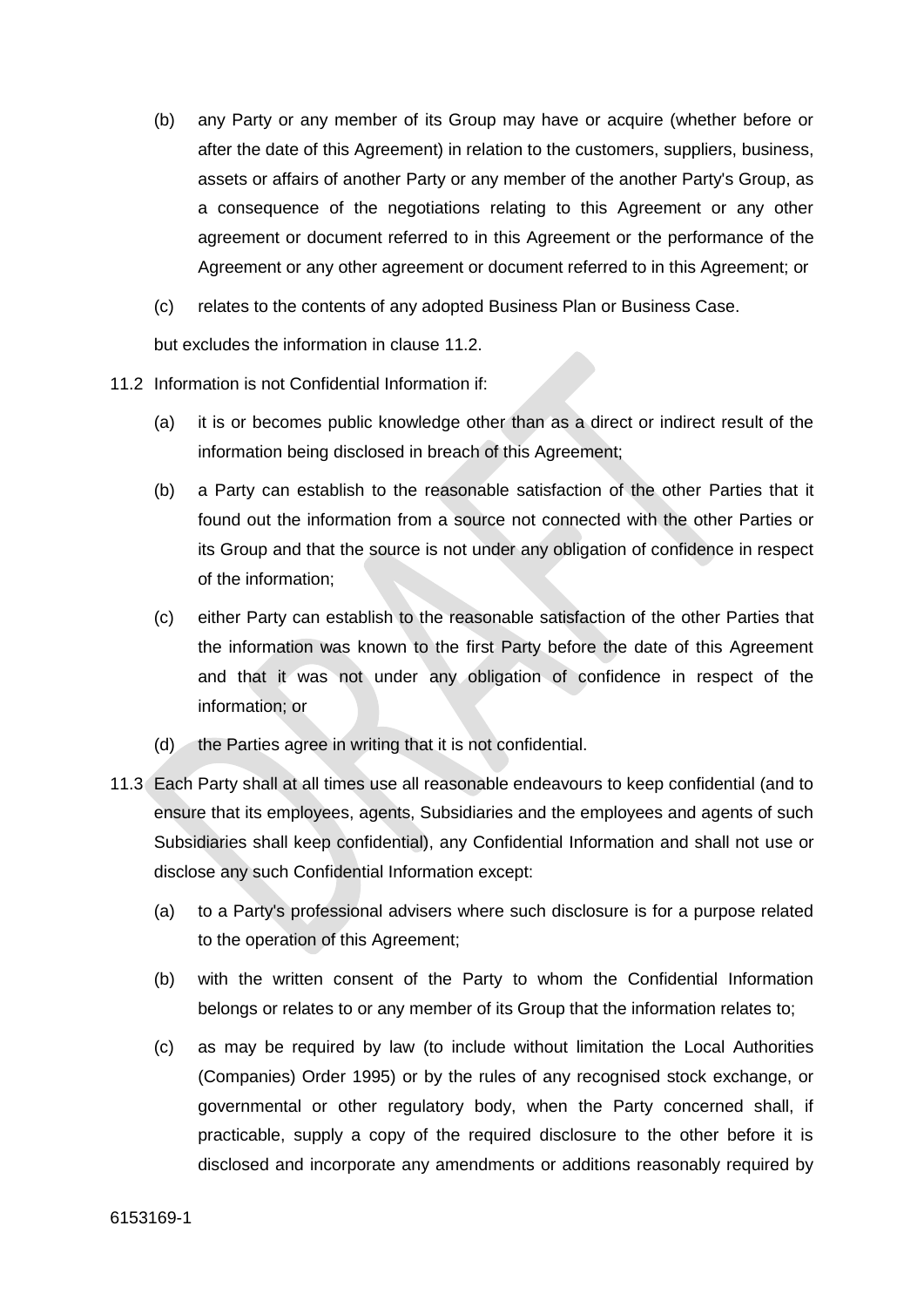the other Parties and which would not thereby prevent the disclosing Party from complying with its legal obligations;

- (d) to any tax authority to the extent reasonably required for the purposes of the tax affairs of the Party concerned or any member of its Group;
- (e) if the information comes within the public domain (otherwise than as a result of the breach of this clause [11.3\)](#page-11-1)
- 11.4 Each Party shall inform (and shall use all reasonable endeavours to procure that any Subsidiary informs) any officer, employee or agent or any professional adviser advising it in relation to the matters referred to in this Agreement, or to whom it provides Confidential Information, that such information is confidential and shall require them:
	- (a) to keep it confidential; and
	- (b) not to disclose it to any third party (other than those persons to whom it has already been disclosed in accordance with the terms of this Agreement).
- 11.5 Upon termination of this Agreement, any Party may demand from any other Party the return of any documents containing Confidential Information in relation to the first Party by notice in writing whereupon the second Party shall (and shall use all reasonable endeavours to ensure that its Subsidiaries, and its officers and employees and those of its Subsidiaries shall):
	- (a) return such documents; and
	- (b) destroy any copies of such documents and any other document or other record reproducing, containing or made from or with reference to the Confidential Information,

save, in each case, for any submission to or filings with governmental, tax or regulatory authorities. Such return or destruction shall take place as soon as practicable after the receipt of any such notice.

11.6 The obligations of the Parties in this clause [11](#page-10-3) shall continue without limit in time and notwithstanding termination of this Agreement for any cause.

#### <span id="page-12-0"></span>**12. INFORMATION, SCRUTINY AND ACCOUNTABILITY**

12.1 Subject to clause 12.4, the Parties acknowledge that the Council and the Company are each subject to the Freedom of Information Act 2000 and the Environmental Information Regulations 2004 (**Information Legislation**). The Parties shall use reasonable endeavours to assist, within the timescale specified by a Party in receipt of a request for information under the Information Legislation ("the receiving Party"), the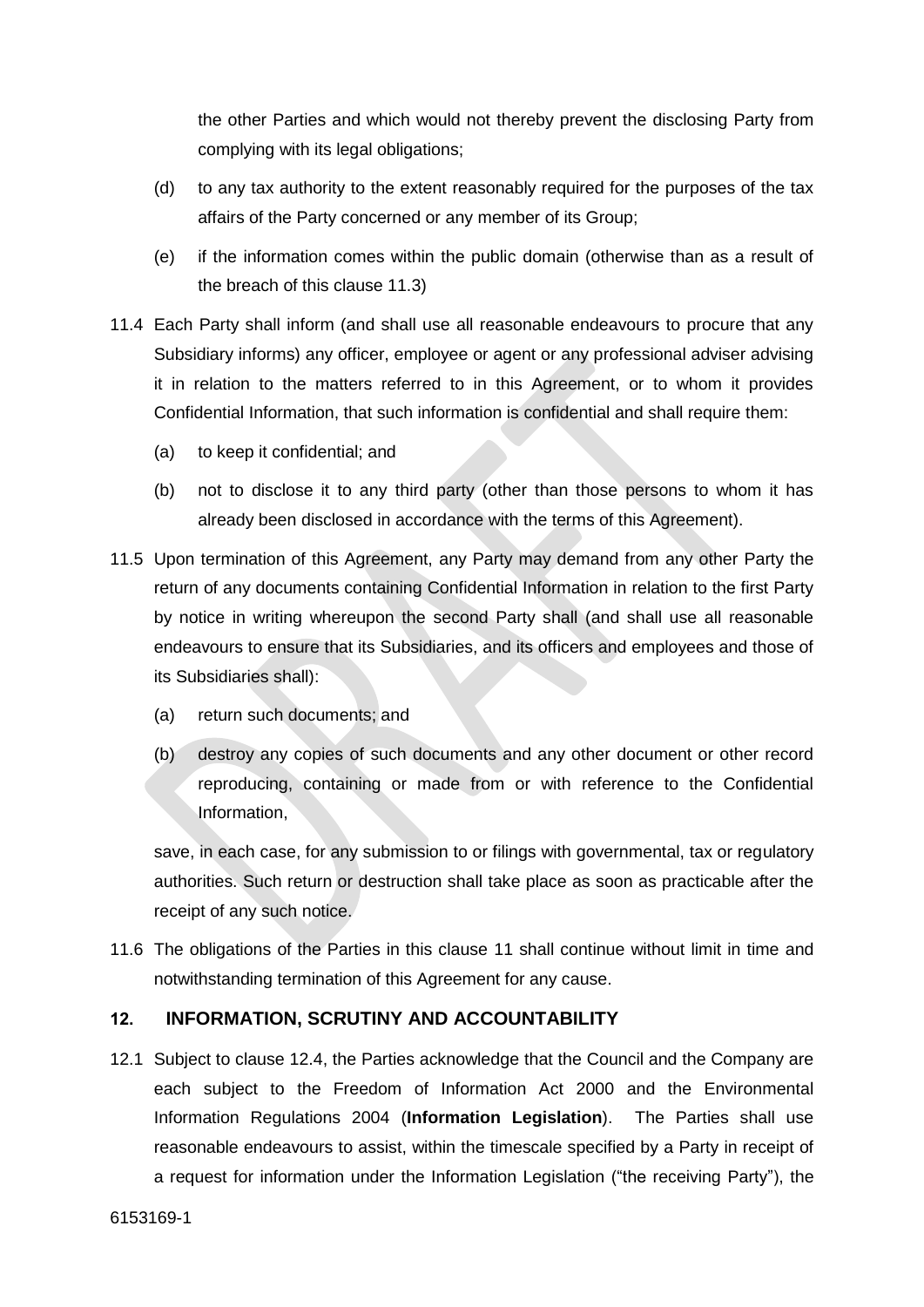receiving Party in responding to any requests for information under that legislation to include the provision of any and all documents that the receiving Party considers reasonably necessary to enable it to respond to the information request.

- 12.2 The Company shall, and shall procure that its employees and agents shall, comply at all times with the Council's policies and procedures on Freedom of Information.
- 12.3 Notwithstanding clauses 12.1 and 12.2, the Company shall comply at all times with the Information Legislation as that legislation applies directly to the Company.
- 12.4 Where the Company is in receipt of any request for information under the Information Legislation, then it shall as soon as reasonably practicable pass the request to the Council and have regard to the views of the Council before responding to any such request.
- 12.5 The Company shall use reasonable endeavours to assist the Council in complying with any and all transparency obligations including without limitation compliance with the Local Government Transparency Code 2015 and any successor codes, policies or guidance.
- 12.6 The Company shall use reasonable endeavours to assist the Council in responding to any requests for information about the Company and/or the Business submitted by elected members of the Council.
- 12.7 The Company shall, if the Council on reasonable notice so decides, make available officers and/or employees of the Company to attend before and answer questions at any meeting of:
	- (a) the Full Council;
	- (b) the Leisure and Environment Committee;
	- (c) the Policy and Finance Committee of the Council; and/or
	- (d) a meeting of officers of the Council;
- 12.8 The Company shall supply any information to such committees, sub-committees or other meeting as the Council may reasonably request.
- 12.9 The Company shall allow a representative of the council to attend as an Observer at meetings of the Board of the Company; or at committees of the Board.
- 12.10The Company shall use reasonable endeavours to assist the Council in responding to any inquiry or investigation of/by the Local Government and Social Care Ombudsman (or any successor).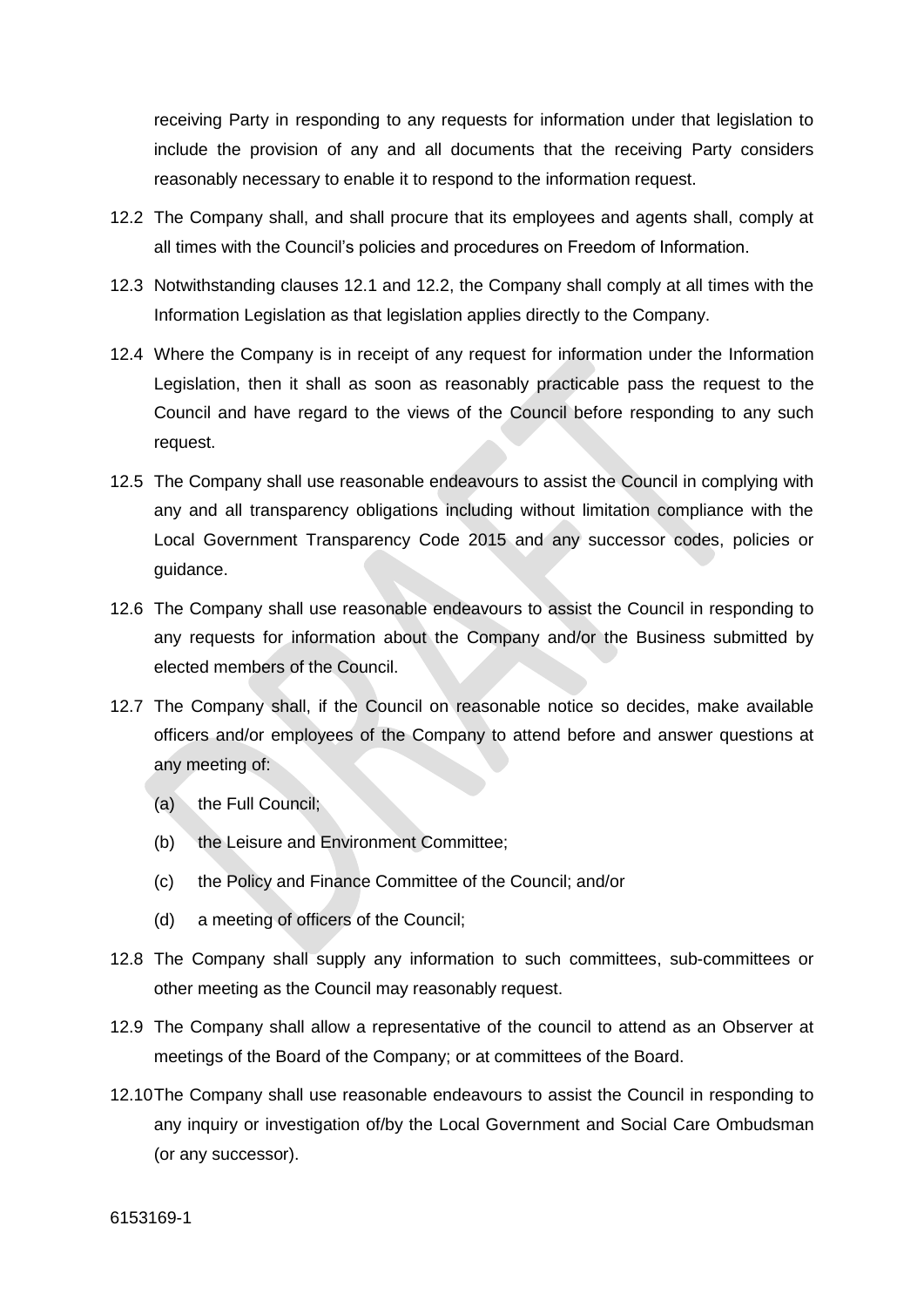#### <span id="page-14-0"></span>**13. LOCAL AUTHORITIES (COMPANIES) ORDER 1995**

13.1 The Company shall at all times comply with the Local Authorities (Companies) Order 1995, any successor legislation or statutory instrument and any other laws in force from time to time relation to the operation, management and activities of a local authority owned company.

#### <span id="page-14-1"></span>**14. WHOLE AGREEMENT**

- 14.1 This Agreement, and any documents referred to in it, constitute the whole agreement between the Parties and supersede all previous arrangements, understandings and agreements between them, whether oral or written, relating to their subject matter.
- 14.2 Each Party acknowledges that in entering into this Agreement, and any documents referred to in it, it does not rely on, and shall have no remedy in respect of, any representation or warranty (whether made innocently or negligently) that is not set out in this Agreement or those documents.
- 14.3 Nothing in this clause 14 shall limit or exclude any liability for fraud.

#### <span id="page-14-2"></span>**15. ASSIGNMENTS**

- 15.1 The Company may not assign, or grant any Encumbrance over or sub-contract, or deal in any way with, any of its rights or obligations under this Agreement or any document referred to in it without the prior written consent of the Council in accordance with Schedule 2.
- 15.2 Each person that has rights under this Agreement is acting on its own behalf.

#### <span id="page-14-3"></span>**16. VARIATION AND WAIVER**

- 16.1 A variation of this Agreement shall be in writing and signed by or on behalf of all Parties.
- 16.2 A waiver of any right under this Agreement is only effective if it is in writing and it applies only to the person to which the waiver is addressed and the circumstances for which it is given.
- 16.3 A person that waives a right in relation to one person, or takes or fails to take any action against that person, does not affect its rights against any other person.
- 16.4 No failure to exercise or delay in exercising any right or remedy provided under this Agreement or by law constitutes a waiver of such right or remedy or shall prevent any future exercise in whole or in part thereof.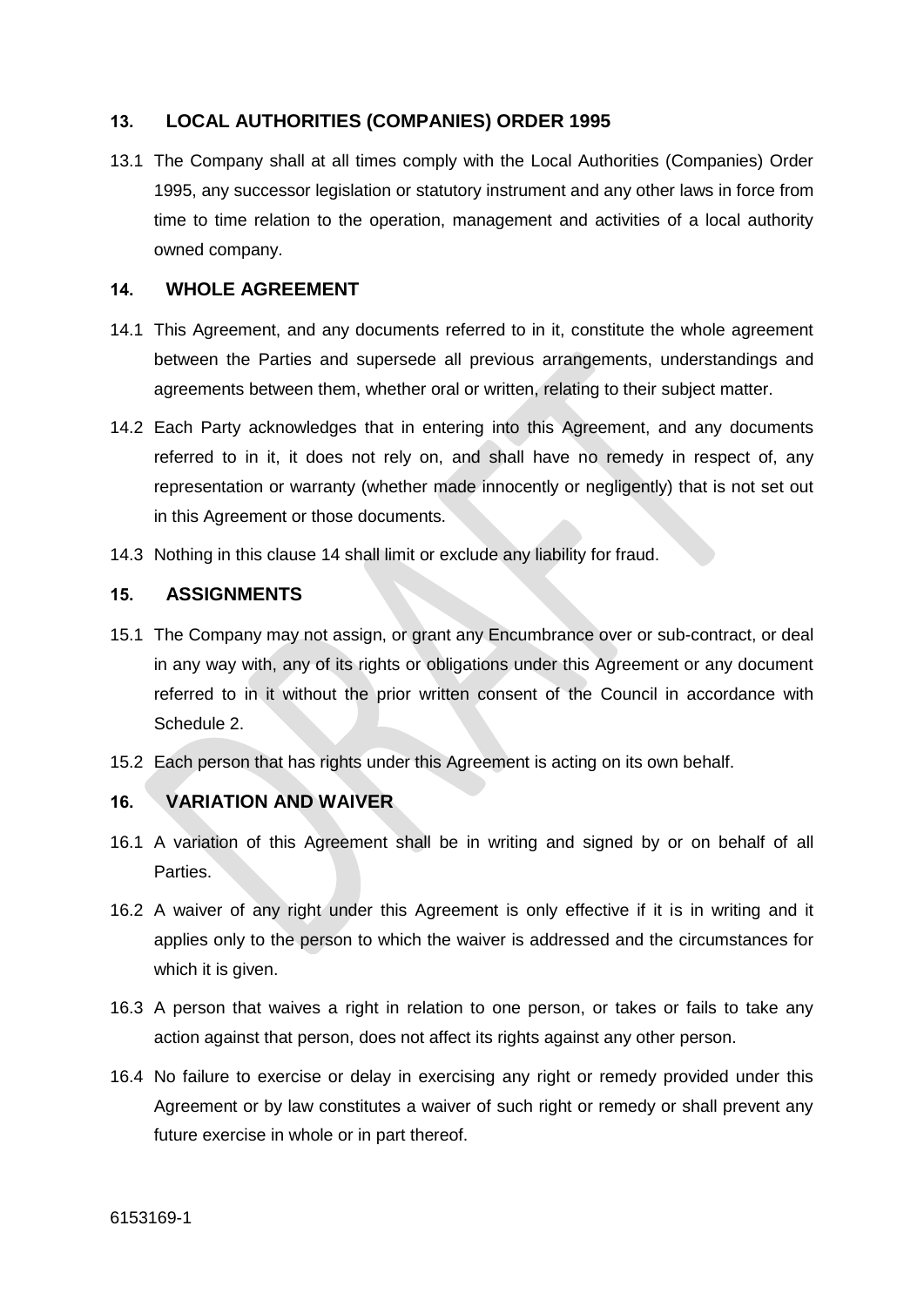- 16.5 No single or partial exercise of any right or remedy under this Agreement shall preclude or restrict the further exercise of any such right or remedy.
- 16.6 Unless specifically provided otherwise, rights and remedies arising under this Agreement are cumulative and do not exclude rights and remedies provided by law.

#### <span id="page-15-0"></span>**17. COSTS**

Unless otherwise provided or agreed in writing, all costs in connection with the negotiation, preparation, execution and performance of this Agreement, shall be borne by the Party that incurred the costs.

#### <span id="page-15-1"></span>**18. NO PARTNERSHIP**

The Parties to this Agreement are not in partnership with each other and there is no relationship of principal and agent between them.

#### <span id="page-15-2"></span>**19. GOOD FAITH**

- 19.1 Each Party shall at all times act in good faith towards the other and shall use all reasonable endeavours to ensure that this Agreement is observed.
- 19.2 Each Party shall do all things necessary and desirable to give effect to the spirit and intention of this Agreement.

#### <span id="page-15-3"></span>**20. THIRD PARTY RIGHTS**

- 20.1 A person who is not a Party to this Agreement shall not have any rights under or in connection with it by virtue of the Contracts (Rights of Third Parties) Act 1999 except where such rights are expressly granted in this Agreement.
- 20.2 The right of the Parties to terminate, rescind or agree any amendment, variation, waiver or settlement under this Agreement is not subject to the consent of any person that is not a Party to the Agreement.

#### <span id="page-15-4"></span>**21. NOTICE**

- 21.1 A notice given under this Agreement:
	- (a) shall be in writing in the English language (or be accompanied by a properly prepared translation into English);
	- (b) shall be sent for the attention of the person, and to the address, email addressor fax number, given in this clause 21 (or such other address, email address, fax number or person as the relevant Party may notify to the other Party); and
	- (c) shall be: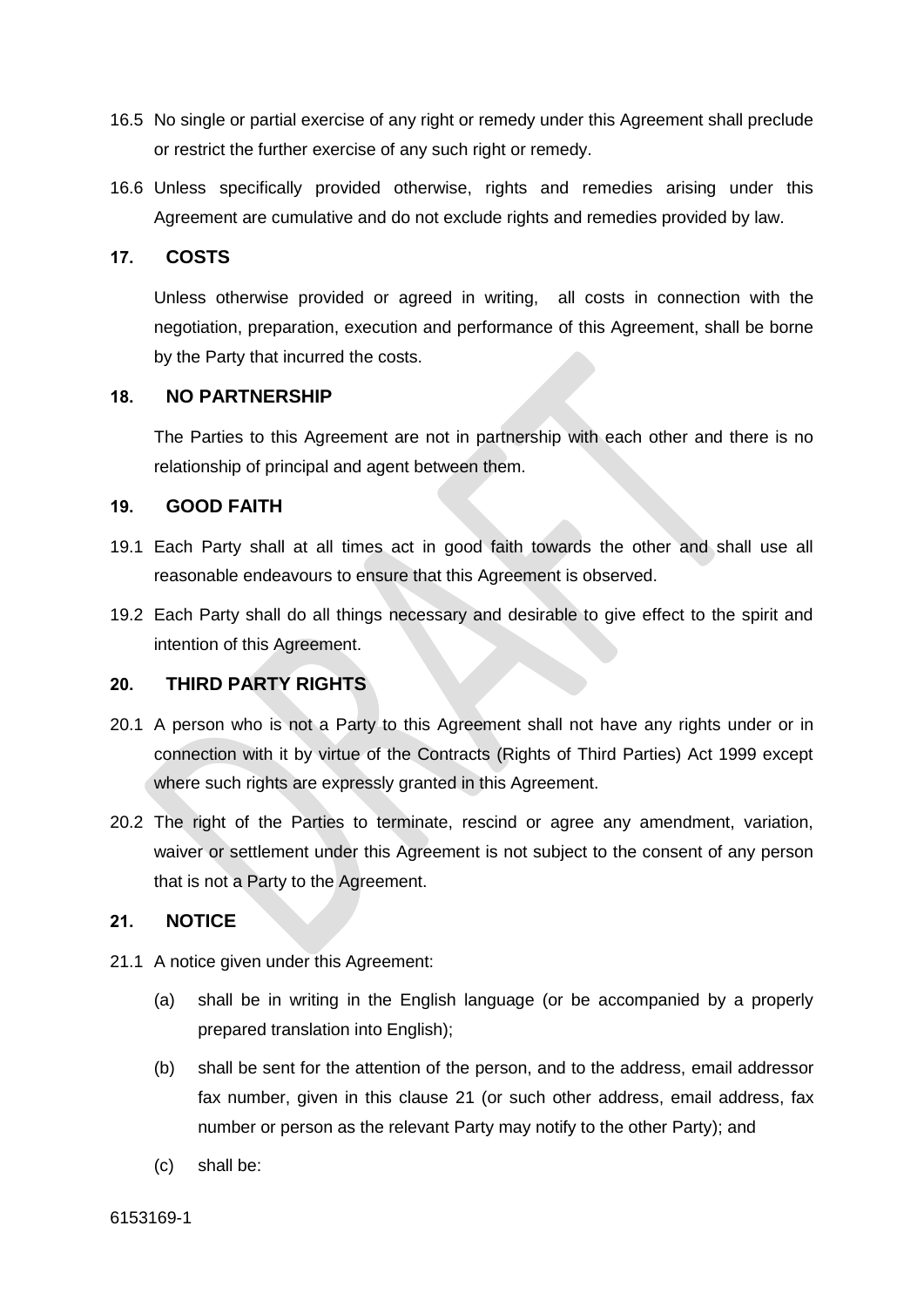- (i) delivered personally; or
- (ii) delivered by commercial courier; or
- (iii) sent by fax;
- (iv) sent by email to such email addresses as may be notified by each Party to the other. As at the date of this Agreement the email addresses for each Party are:
	- (A) The Council []; and
	- (B) The Company: []; or
- (v) sent by pre-paid United Kingdom first-class post or recorded delivery.
- 21.2 The addresses for service of notice are:
	- (a) The Council and the Company the addresses stated at the beginning of this Agreement.
- 21.3 If a notice has been properly sent or delivered in accordance with this clause, it will be deemed to have been received as follows:
	- (a) if delivered personally, at the time of delivery; or
	- (b) if delivered by commercial courier, at the time of signature of the courier's delivery receipt; or
	- (c) if sent or supplied by fax, one hour after the notice was sent or supplied; or
	- (d) if sent by email, on the day of transmission if before 4.00pm on a Business Day otherwise at 10.00am on the next Business Day thereafter provided that the sender has a transmission report showing a successful transmission to the correct email address (delivery receipt) and evidence of the email having been opened (read receipt); or
	- (e) if sent by pre-paid United Kingdom first class post to an address in the United Kingdom, 48 hours after it was posted or 5 Business Days after posting either to an address outside the United Kingdom or from outside the United Kingdom to an address within the United Kingdom, if (in each case) sent by reputable international overnight courier addressed to the intended recipient, provided that delivery in at least 5 Business Days was guaranteed at the time of sending and the sending Party receives a confirmation of delivery from the courier service provider; or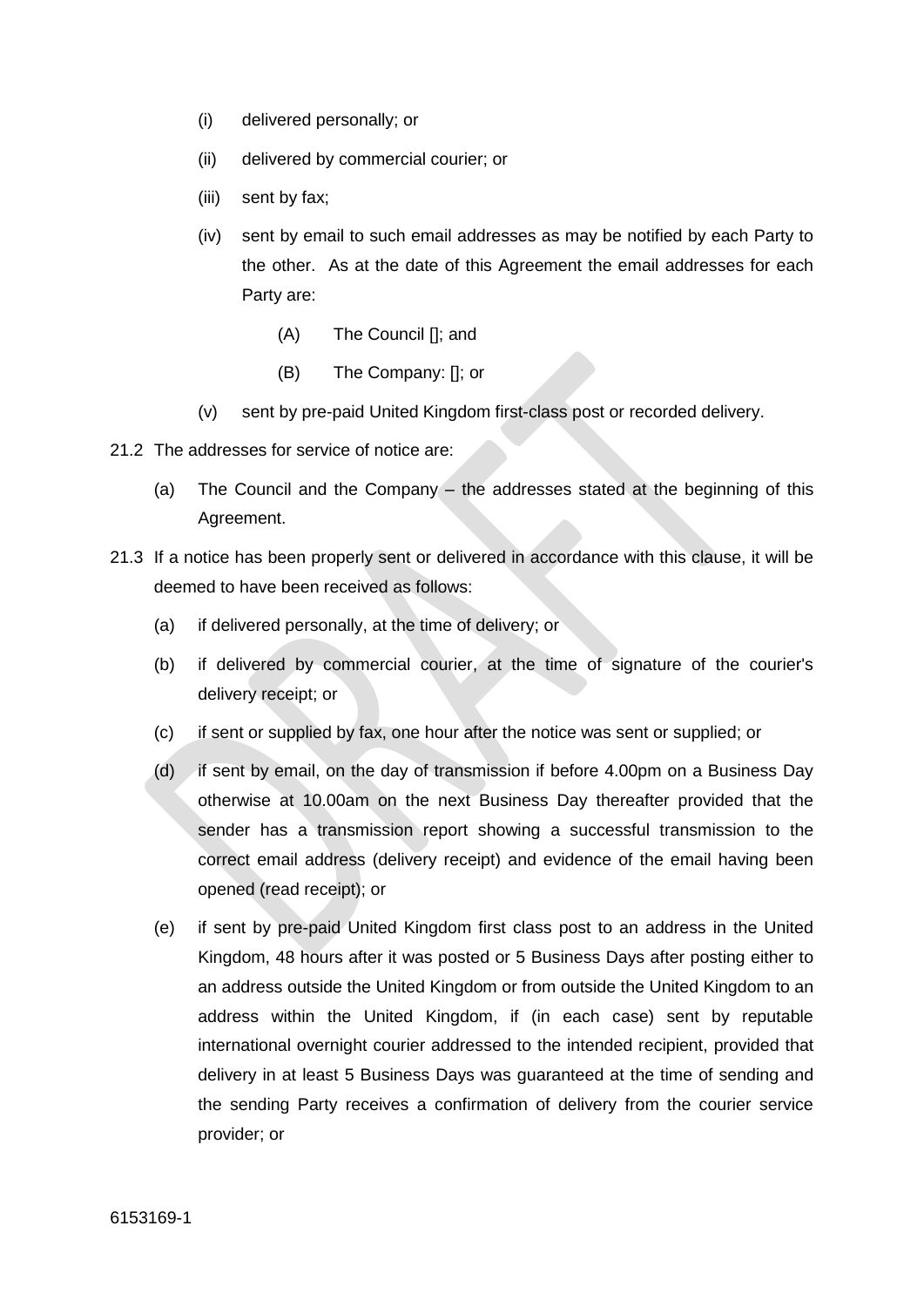- (f) if deemed receipt under the previous paragraphs of this sub-clause is not within business hours (meaning 9.00 am to 5.30 pm Monday to Friday on a day that is not a public holiday in the place of receipt), when business next starts in the place of deemed receipt and all references to time are to local time in the place of deemed receipt.
- 21.4 To prove delivery, it is sufficient to prove that notice was transmitted by fax to the fax number of the Party or, in the case of post, that the envelope containing the notice was properly addressed and posted.

#### <span id="page-17-0"></span>**22. INTEREST ON LATE PAYMENT**

- 22.1 Where a sum is required to be paid under this Agreement but is not paid before or on the date the Parties agreed, the person due to pay the sum shall also pay an amount equal to interest on that sum at the rate set out in clause 22.2 for the period beginning with the date on which the payment was due and ending with the date the sum is paid (and the period shall continue after as well as before judgment).
- 22.2 The rate of interest shall be 2% per annum above the base lending rate from time to time of the Bank of England. Interest shall accrue on a daily basis and be compounded quarterly.

#### <span id="page-17-1"></span>**23. LANGUAGE**

If this Agreement is translated into any language other than English, the English language text shall prevail.

#### <span id="page-17-2"></span>**24. SEVERANCE**

- 24.1 If any provision of this Agreement (or part of a provision) is found by any court or administrative body of competent jurisdiction to be invalid, unenforceable or illegal, the other provisions shall remain in force.
- 24.2 If any invalid, unenforceable or illegal provision would be valid, enforceable or legal if some part of it were deleted or modified, the provision shall apply with whatever modification is necessary to give effect to the commercial intention of the Parties.

#### <span id="page-17-3"></span>**25. FURTHER ASSURANCE**

Each Party shall promptly execute and deliver all such documents, and do all such things, as the other Party may from time to time reasonably require for the purpose of giving full effect to the provisions of this Agreement.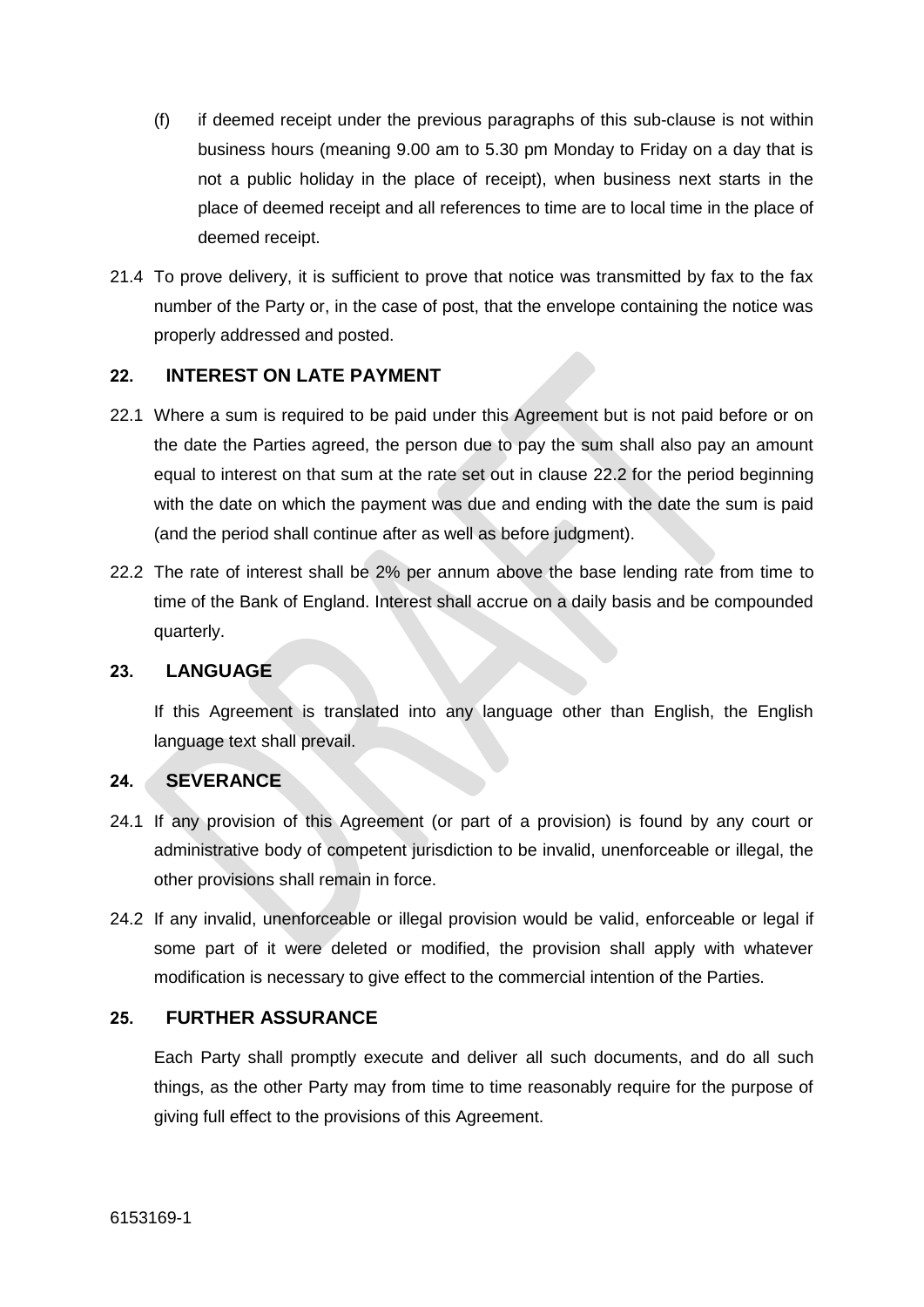#### <span id="page-18-0"></span>**26. COUNTERPARTS**

This Agreement may be executed in any number of counterparts, each of which is an original and which together have the same effect as if each Party had signed the same document.

#### <span id="page-18-1"></span>**27. GOVERNING LAW AND JURISDICTION**

- 27.1 This Agreement and any disputes or claims arising out of or in connection with its subject matter or formation (including non-contractual disputes or claims) are governed by and construed in accordance with the law of England.
- 27.2 The Parties irrevocably agree that the courts of England have exclusive jurisdiction to settle any dispute or claim that arises out of or in connection with this Agreement or its subject matter or formation (including non-contractual disputes or claims).

#### <span id="page-18-2"></span>**28. DISPUTE RESOLUTION**

- 28.1 In the event that any dispute arises between the Council and the Company then in the first instance the dispute shall be referred for resolution to the Named Officer of the Council and the Chair of the Board.
- 28.2 Where the Parties are unable to resolve a dispute in accordance with clauses 28.1, then the Council may at any time serve a notice in writing on the Company directing the Company and the Board to take and/or refrain from taking actions specified in the notice – such notice to be lawful and consistent with the Act, any applicable legislation and/or the fiduciary duties of the Directors and the Board shall be permitted a reasonable period of time to seek independent legal advice if they reasonably believe that they may or will be in breach thereof.
- 28.3 The Company must comply with any notice served pursuant to clause 28.1 within the timescales specified in the notice, provided always that where the relevant Board considers that compliance with any such notice may, in the view of the Board, place the Directors in breach of their fiduciary duties to the Company then the Board shall seek Member approval before implementing the requirements of the notice.

#### <span id="page-18-3"></span>**29. INTERNAL COUNCIL DECISION MAKING**

29.1 The Company acknowledges that the Council in its capacity as the Member will make decisions through the Leisure and Environment Committee to which it has delegated powers and that the Leisure and Environment Committee will report on its activities and the performance of the Company to the Policy and Finance Committee of the Council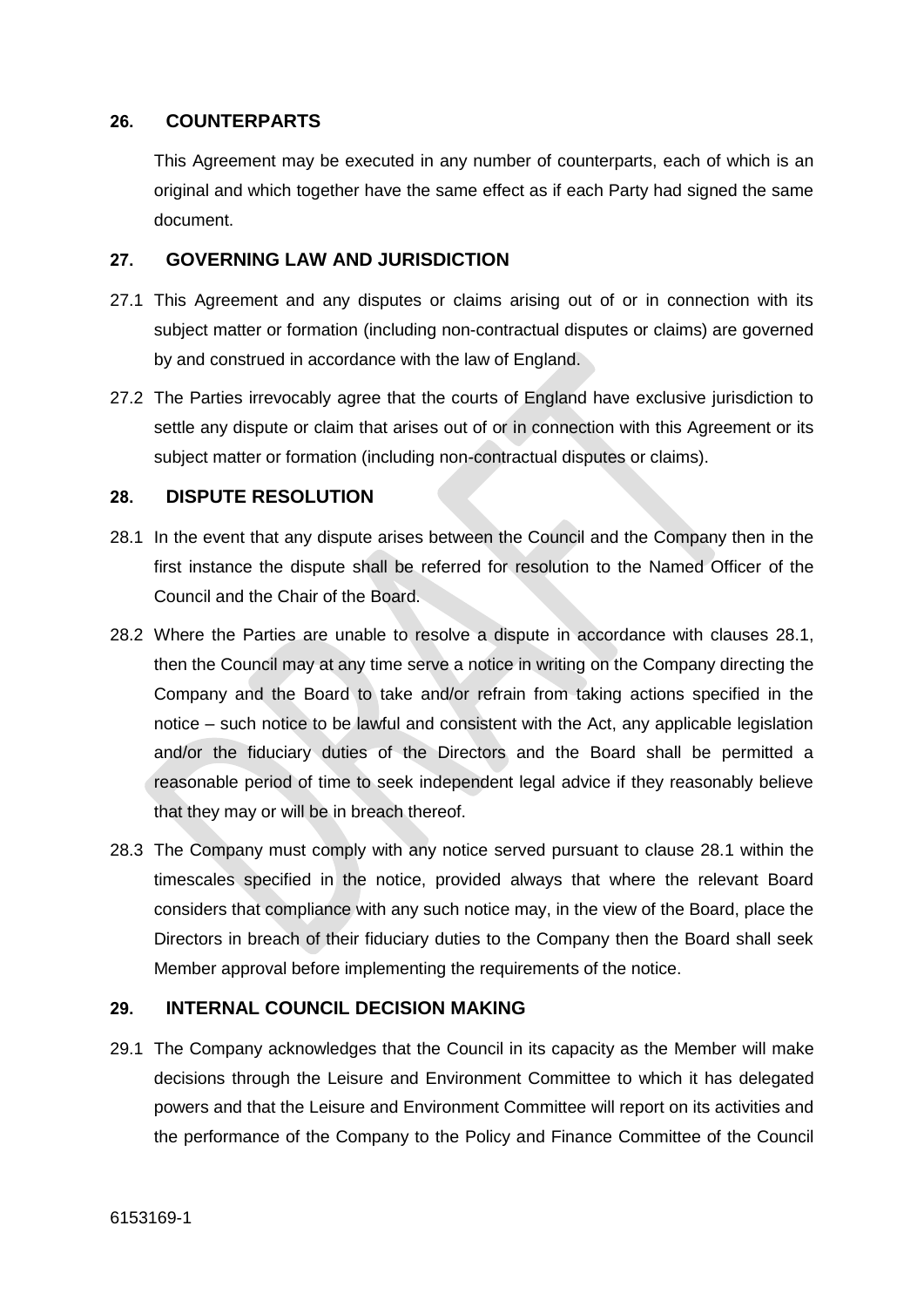for the purposes of Overview and Scrutiny. References therefore in this agreement to the Council refer to the Leisure and Environment Committee.

- 29.2 The Company shall ensure that:
	- (a) Copies of Board minutes are made available to the Council following each Board meeting; and
	- (b) Not less than twice in every Financial Year, the Board produces a report on the performance and activities of the Company and provides the same to the Council.
- 29.3 Notwithstanding, clause 12.7 the Company shall make available the Chair of the Board (or a substitute Director) to attend meetings of the Council unless the Council confirms in writing that attendance is not required.
- 29.4 The Company shall consult the Council prior to adopting any policy or procedure for the operation and management of the Company.
- 29.5 The Council may require that the Company adopts certain policies or procedures in the Company's operation from time to time.
- 29.6 Where the Board considers that compliance with any requirement of the Council under this Agreement would place the Directors in breach or at risk of breach of the Act, any applicable legislation and/or their duties to the Company then the Board shall seek Member approval of the actions required and the Board shall be permitted a reasonable period of time to seek independent legal advice if they reasonably believe that they may or will be in breach thereof.

This Agreement has been executed and delivered as a deed on the date stated at the beginning of it.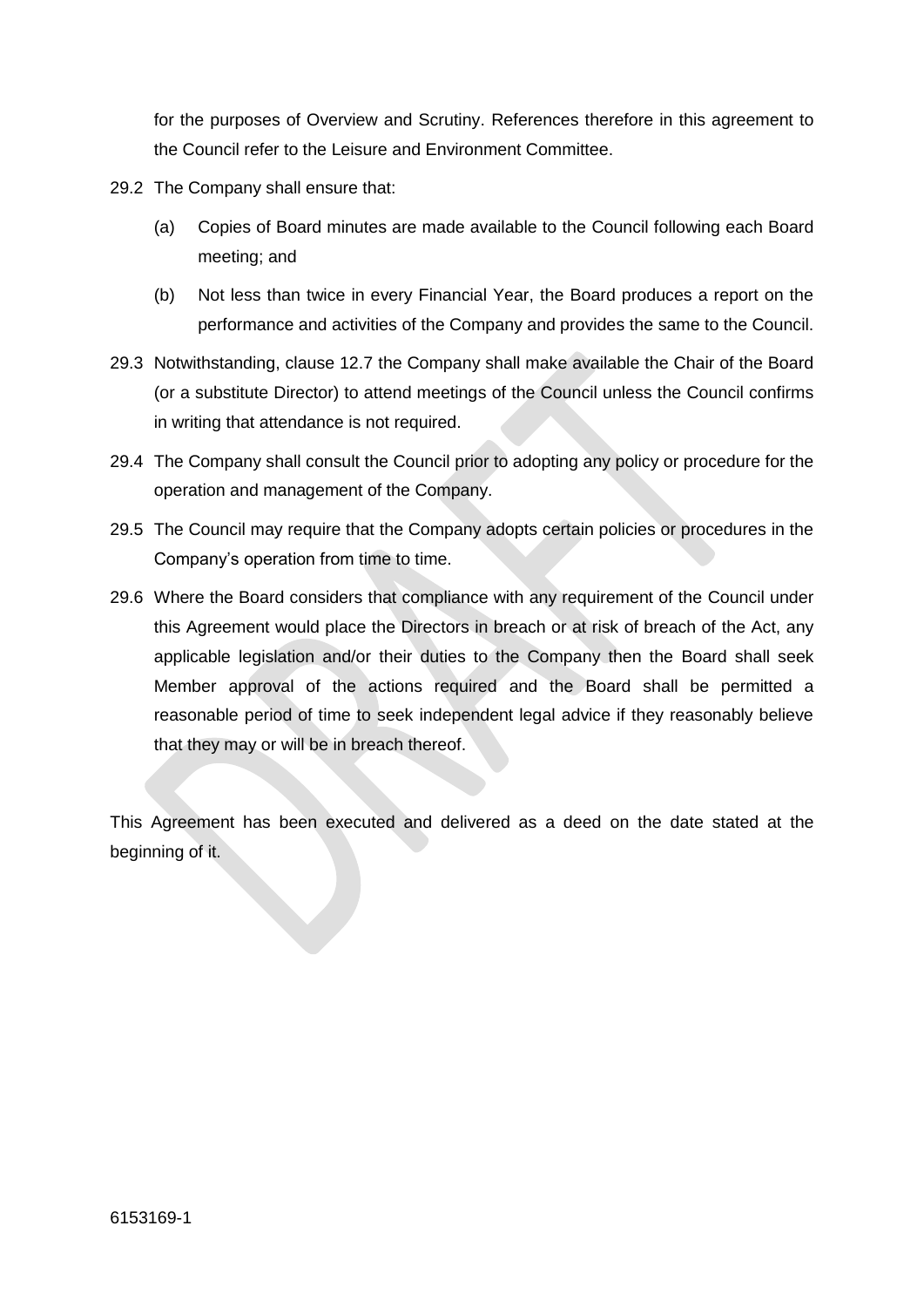#### **Schedule 1 Support Services**

<span id="page-20-0"></span>The Council will provide all support services to the Company, unless the services provided by the Council does not meet the needs of the Company.

The Council and the Company have entered into an Overarching Agreement and service level agreements under that Overarching Agreement in respect of the services to be provided.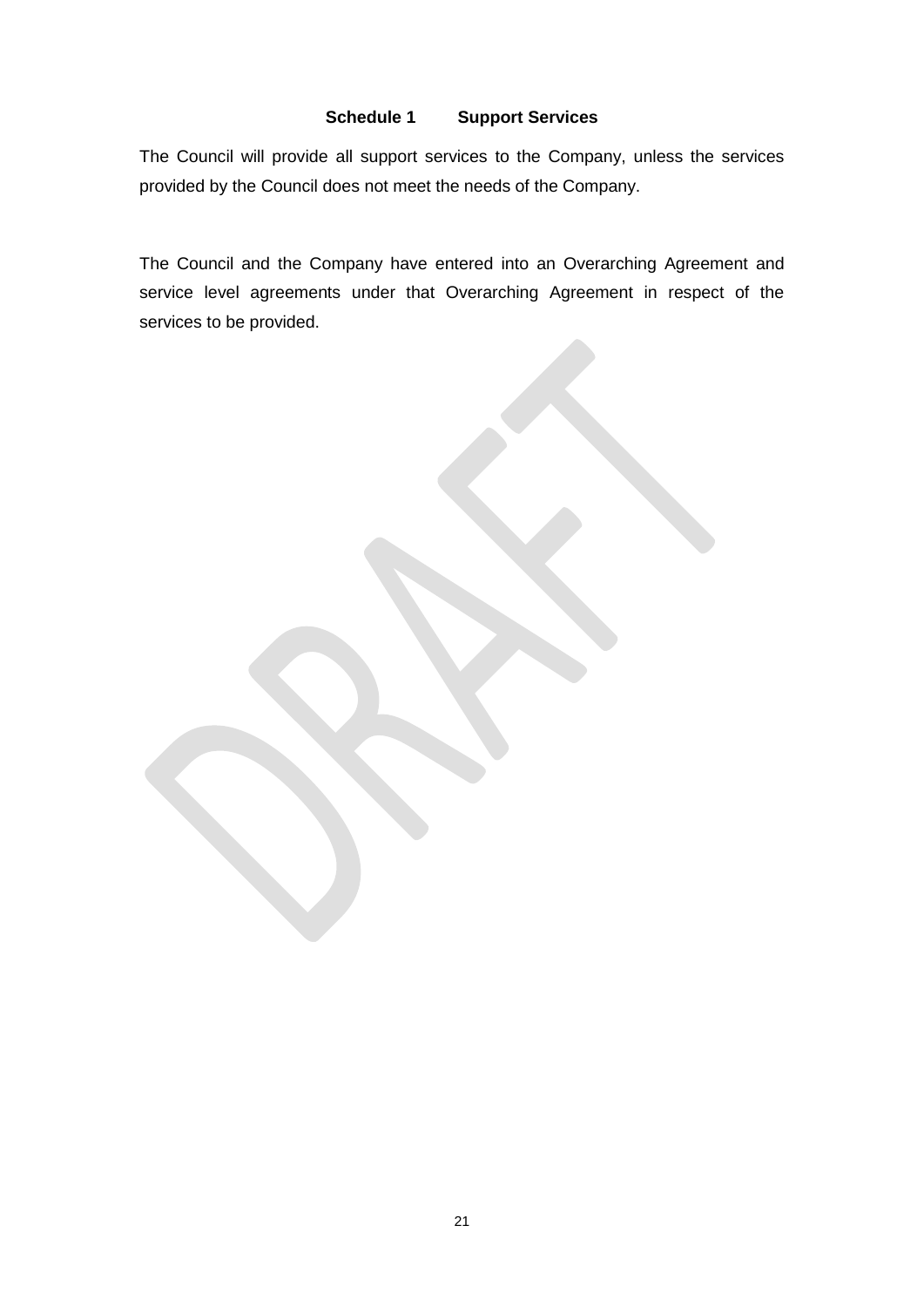# **Schedule 2 Reserved Matters**

<span id="page-21-0"></span>

|    |                      | <b>Reserved Matters for</b>       | <b>Matters Delegated for Board</b>        | <b>Matters Delegated by the Board</b> |
|----|----------------------|-----------------------------------|-------------------------------------------|---------------------------------------|
|    |                      | <b>Member Approval</b>            | <b>Approval</b>                           | for Approval by individual            |
|    |                      |                                   |                                           | Directors or another named            |
|    |                      |                                   |                                           | employee or officer of the            |
|    |                      |                                   |                                           | Company                               |
| 1. | <b>Business Plan</b> | Adopting the first and all future | Varying the timing, scale or programme    | Board shall be entitled to<br>⊺he     |
|    |                      | <b>Business Plans.</b>            | of works or projects that are included in | delegate decisions as detailed in the |
|    |                      |                                   | the Business Plan where the change in     | Business Plan and/or decisions        |
|    |                      |                                   | budgeted revenue is less than<br>the      | which relate to commitments up to a   |
|    |                      | Approving any material change     | £50,000 in any one financial year.        | value of £50,000.                     |
|    |                      | any previously approved<br>to     | Non-material<br>departures<br>the<br>from |                                       |
|    |                      | Business Plan, which the Board    | <b>Business Plan</b>                      |                                       |
|    |                      | is unable to approve.             |                                           |                                       |
| 2. | <b>Appointment</b>   | Appointment and removal of all    | Appointment and removal of all Board      | None.                                 |
|    | and Removal of       | Directors.                        | advisers (to include terms and conditions |                                       |
|    | <b>Directors</b>     |                                   | of relationship).                         |                                       |
|    |                      |                                   | Appointment of the Chair from amongst     |                                       |
|    |                      |                                   | their number.                             |                                       |

 $\overline{\phantom{0}}$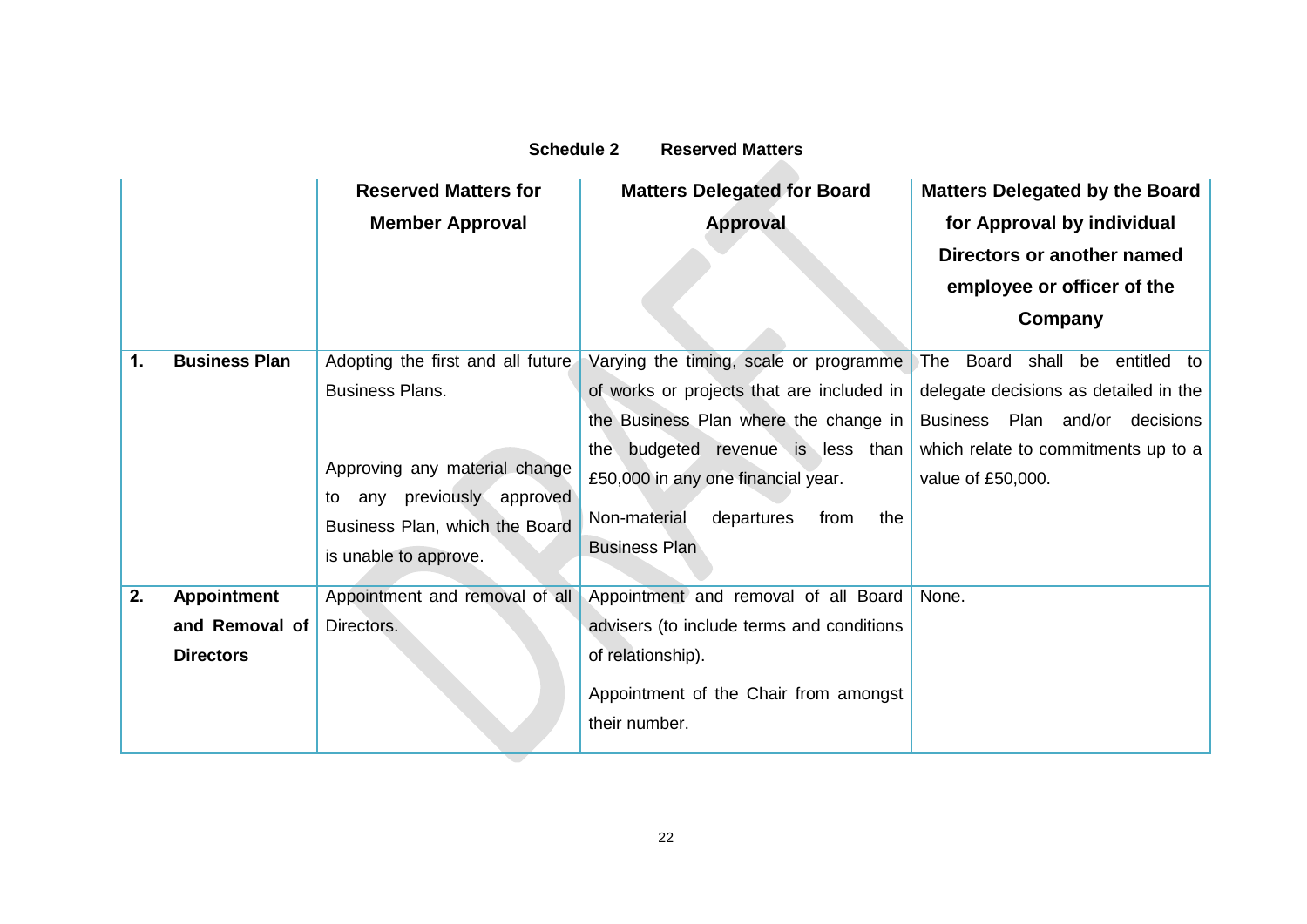|    |                              | <b>Reserved Matters for</b>      | <b>Matters Delegated for Board</b>              | <b>Matters Delegated by the Board</b> |
|----|------------------------------|----------------------------------|-------------------------------------------------|---------------------------------------|
|    |                              | <b>Member Approval</b>           | Approval                                        | for Approval by individual            |
|    |                              |                                  |                                                 | Directors or another named            |
|    |                              |                                  |                                                 | employee or officer of the            |
|    |                              |                                  |                                                 | Company                               |
| 3. | Variations to the            | Any variations to the Company's  | None.                                           | None.                                 |
|    | <b>Articles</b><br><b>of</b> | Articles.                        |                                                 |                                       |
|    | <b>Association</b>           |                                  |                                                 |                                       |
| 4. | <b>Executive</b>             | The approval of the terms and    | Non-material<br>alterations to terms and        | None.                                 |
|    | <b>Director</b>              | conditions of employment of any  | conditions                                      |                                       |
|    | Remuneration                 | director<br>of the<br>executive  | Performance related pay awards                  |                                       |
|    |                              | company.                         |                                                 |                                       |
| 5. | <b>Employee</b>              | Approval of a pay framework      | Recruitment<br>and/or<br>$\circ$ f<br>employees | Recruitment of employees and/or       |
|    | <b>Recruitment and</b>       | and job evaluation scheme for    | agreeing the remuneration of employees          | of<br>agreeing<br>the<br>remuneration |
|    | <b>Remuneration</b>          | the Company.                     | where the total remuneration for that           | the<br>employees<br>where<br>total    |
|    |                              |                                  | position is greater than £50K and is            | remuneration for that position is no  |
|    |                              |                                  | within the approved pay framework.              | more than £50K and is within the      |
|    |                              |                                  |                                                 | approved pay framework.               |
| 6. | <b>Shares</b>                | The acquisition of any shares or | None.                                           | None.                                 |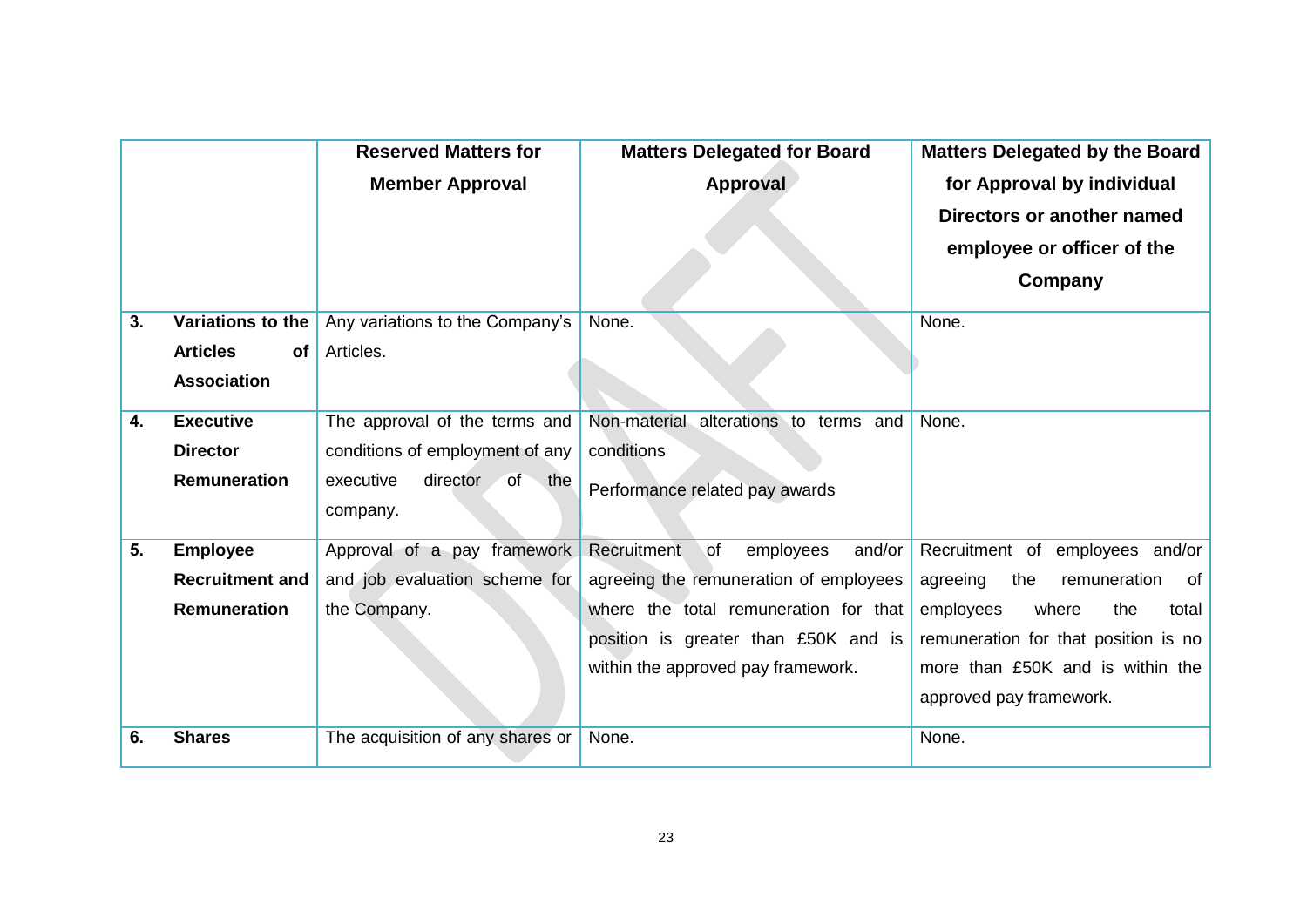|    |                     |          | <b>Reserved Matters for</b>       | <b>Matters Delegated for Board</b>         | <b>Matters Delegated by the Board</b> |
|----|---------------------|----------|-----------------------------------|--------------------------------------------|---------------------------------------|
|    |                     |          | <b>Member Approval</b>            | Approval                                   | for Approval by individual            |
|    |                     |          |                                   |                                            | Directors or another named            |
|    |                     |          |                                   |                                            | employee or officer of the            |
|    |                     |          |                                   |                                            | Company                               |
|    |                     |          | any option over shares in the     |                                            |                                       |
|    |                     |          | capital of any company.           |                                            |                                       |
| 7. | <b>Issuing</b>      | or       | Entering into any borrowing, the  | Entering into any borrowing or issuing     | None.                                 |
|    | <b>Accepting</b>    | of       | issuing of any loan capital or    | any loan capital where this is approved in |                                       |
|    | <b>Borrowing</b>    | $\prime$ | entering into any commitments     | the current Business Plan, to the extent   |                                       |
|    | <b>Loan Capital</b> |          | with any person regarding the     | and on the terms set out in the approved   |                                       |
|    |                     |          | issue of any loan capital outside | <b>Business Plan.</b>                      |                                       |
|    |                     |          | of the approved Business Plan.    |                                            |                                       |
|    |                     |          | Agreeing, as part of the          |                                            |                                       |
|    |                     |          | approved Business Plan, the       |                                            |                                       |
|    |                     |          | permitted<br>extent<br>of<br>any  |                                            |                                       |
|    |                     |          | borrowing delegated for Board     |                                            |                                       |
|    |                     |          | approval, and the terms on        |                                            |                                       |
|    |                     |          | which that borrowing can be       |                                            |                                       |
|    |                     |          |                                   |                                            |                                       |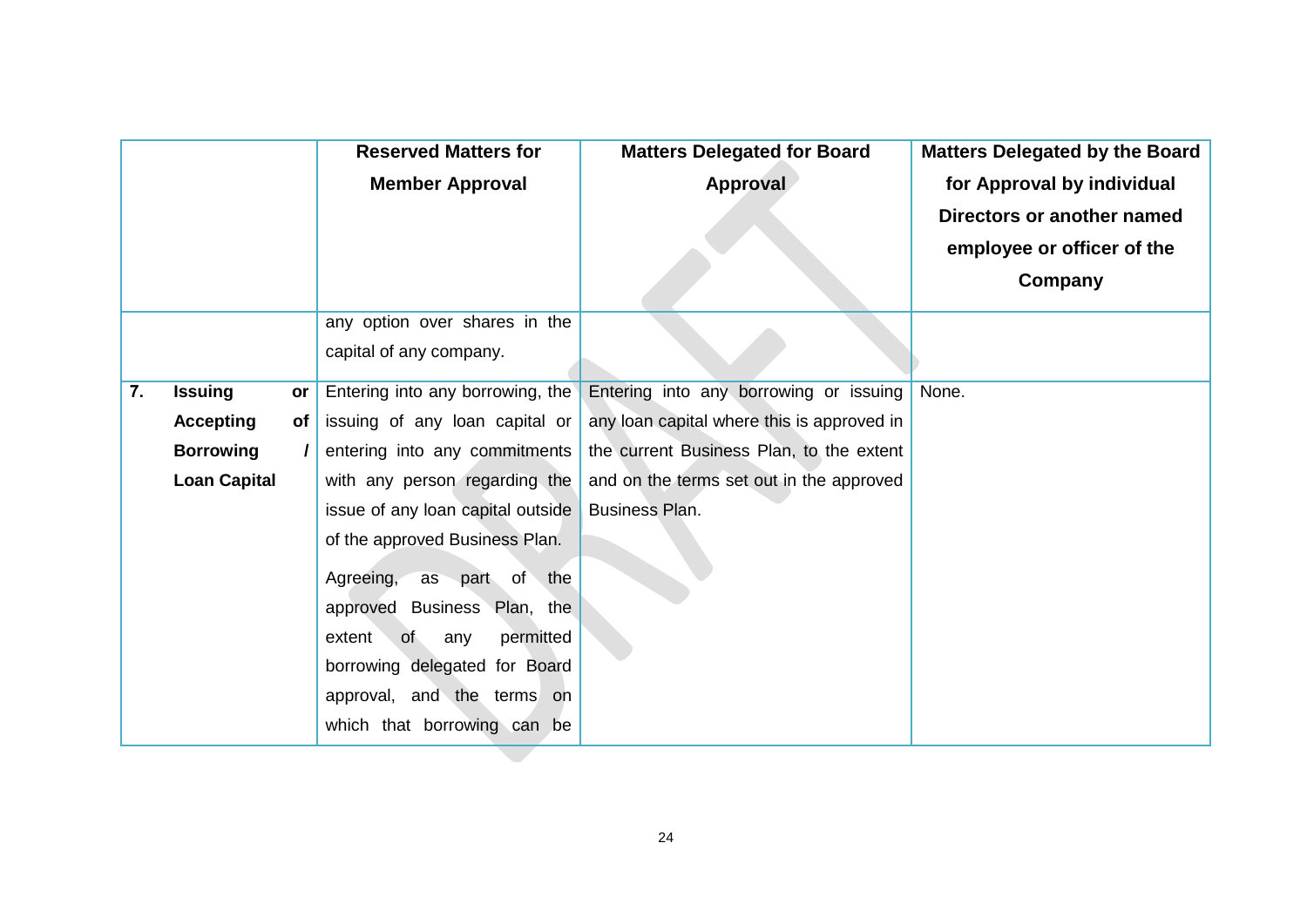|    |                        |    | <b>Reserved Matters for</b>        | <b>Matters Delegated for Board</b>                           | <b>Matters Delegated by the Board</b> |
|----|------------------------|----|------------------------------------|--------------------------------------------------------------|---------------------------------------|
|    |                        |    | <b>Member Approval</b>             | Approval                                                     | for Approval by individual            |
|    |                        |    |                                    |                                                              | Directors or another named            |
|    |                        |    |                                    |                                                              | employee or officer of the            |
|    |                        |    |                                    |                                                              | Company                               |
|    |                        |    | entered into.                      |                                                              |                                       |
| 8. | <b>Nature</b>          | of |                                    | Any material changes to the Any changes to the nature of the | None.                                 |
|    | Company                |    | the<br>Company's<br>of<br>nature   | Company's business, or commencing                            |                                       |
|    | <b>Business</b>        |    | business, or commencing any        | any new business, but only where this is                     |                                       |
|    |                        |    | new business not contemplated      | contemplated by the approved Business                        |                                       |
|    |                        |    | by the approved Business Plan.     | Plan.                                                        |                                       |
| 9. | <b>Acquisitions or</b> |    | The acquisition of any freehold    | The acquisition of any land or building or                   | None.                                 |
|    | <b>Disposals</b>       |    | or leasehold land or building or   | the entering in of any option in respect of                  |                                       |
|    |                        |    | the entering into of any option in | any land or<br>building<br>specifically                      |                                       |
|    |                        |    | respect of any land or building    | contemplated by the approved Business                        |                                       |
|    |                        |    | where this is not contemplated     | Plan up to a value of £50,000.                               |                                       |
|    |                        |    | by the approved Business Plan      |                                                              |                                       |
|    |                        |    | and/or exceeds £50,000<br>in       |                                                              |                                       |
|    |                        |    | value.                             |                                                              |                                       |
|    |                        |    |                                    |                                                              |                                       |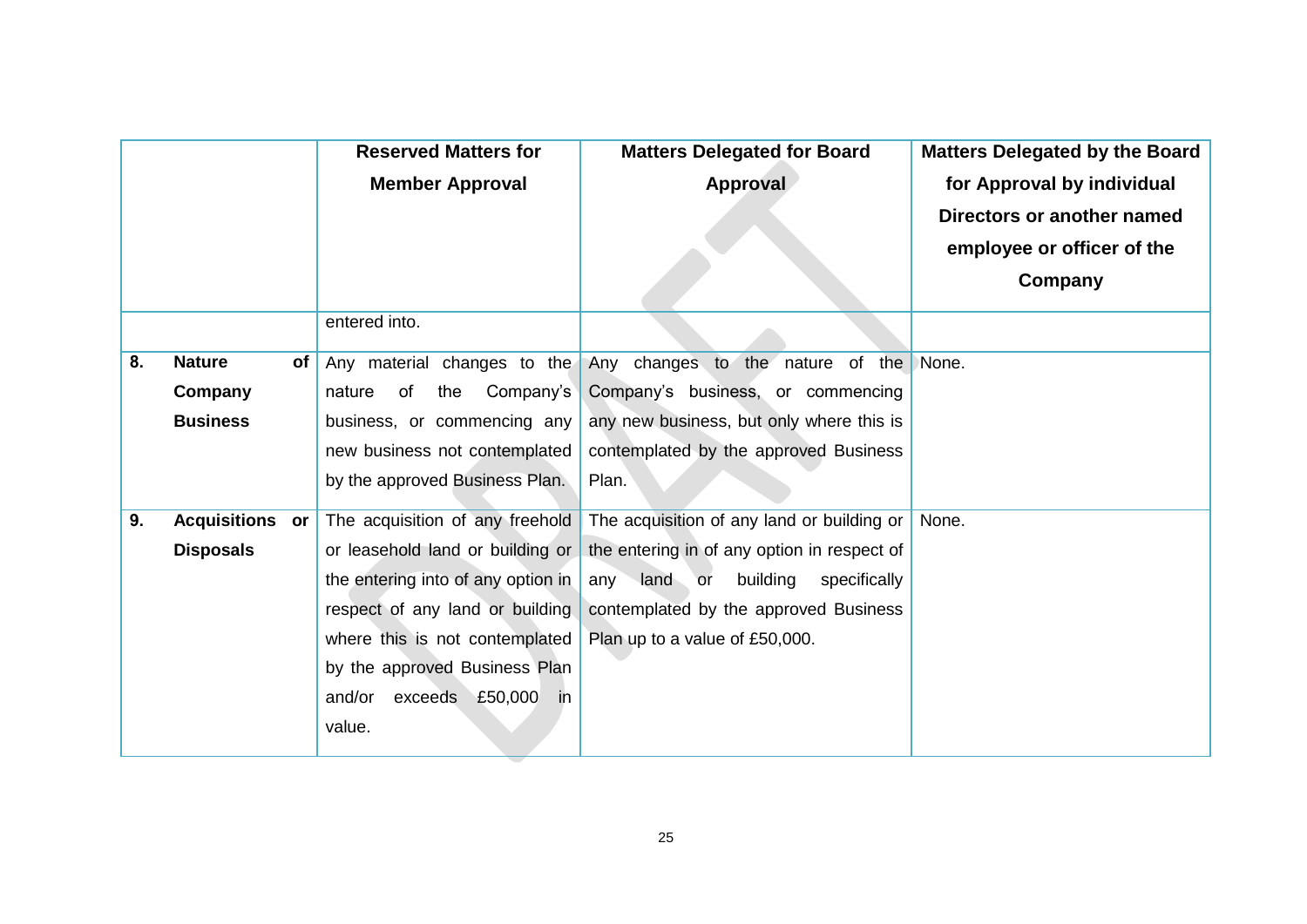|     |                        | <b>Reserved Matters for</b>        | <b>Matters Delegated for Board</b>        | <b>Matters Delegated by the Board</b>  |
|-----|------------------------|------------------------------------|-------------------------------------------|----------------------------------------|
|     |                        | <b>Member Approval</b>             | Approval                                  | for Approval by individual             |
|     |                        |                                    |                                           | Directors or another named             |
|     |                        |                                    |                                           | employee or officer of the             |
|     |                        |                                    |                                           | Company                                |
|     |                        |                                    |                                           |                                        |
| 10. | Company                | Forming<br>subsidiary<br>any<br>or | None.                                     | None.                                  |
|     | <b>Group Structure</b> | acquiring an interest in any       |                                           |                                        |
|     |                        | other company or participating     |                                           |                                        |
|     |                        | in any partnership or corporate    |                                           |                                        |
|     |                        | joint venture                      |                                           |                                        |
|     |                        |                                    |                                           |                                        |
|     |                        | Amalgamating or merging with       |                                           |                                        |
|     |                        | other<br>company<br>any<br>or      |                                           |                                        |
|     |                        | undertaking                        |                                           |                                        |
| 11. | Appointment of         | All appointments exceeding a       | Appointment<br>of<br>contractors<br>or    | Appointment<br>of<br>contractors<br>or |
|     | <b>Agents</b><br>or    | value of £50,000.                  | subcontractors where this is in pursuance | subcontractors in pursuance of the     |
|     | <b>Subcontractors</b>  |                                    | of the approved Business Plan and in      | approved Business Plan up to a         |
|     | or Arms' Length        |                                    | accordance with the Leisure Services      | value of £50,000.                      |
|     | <b>Transactions</b>    |                                    | Contract where the value does not         |                                        |
|     |                        |                                    | exceed £50,000.                           |                                        |
|     |                        |                                    |                                           |                                        |

 $\overline{\phantom{0}}$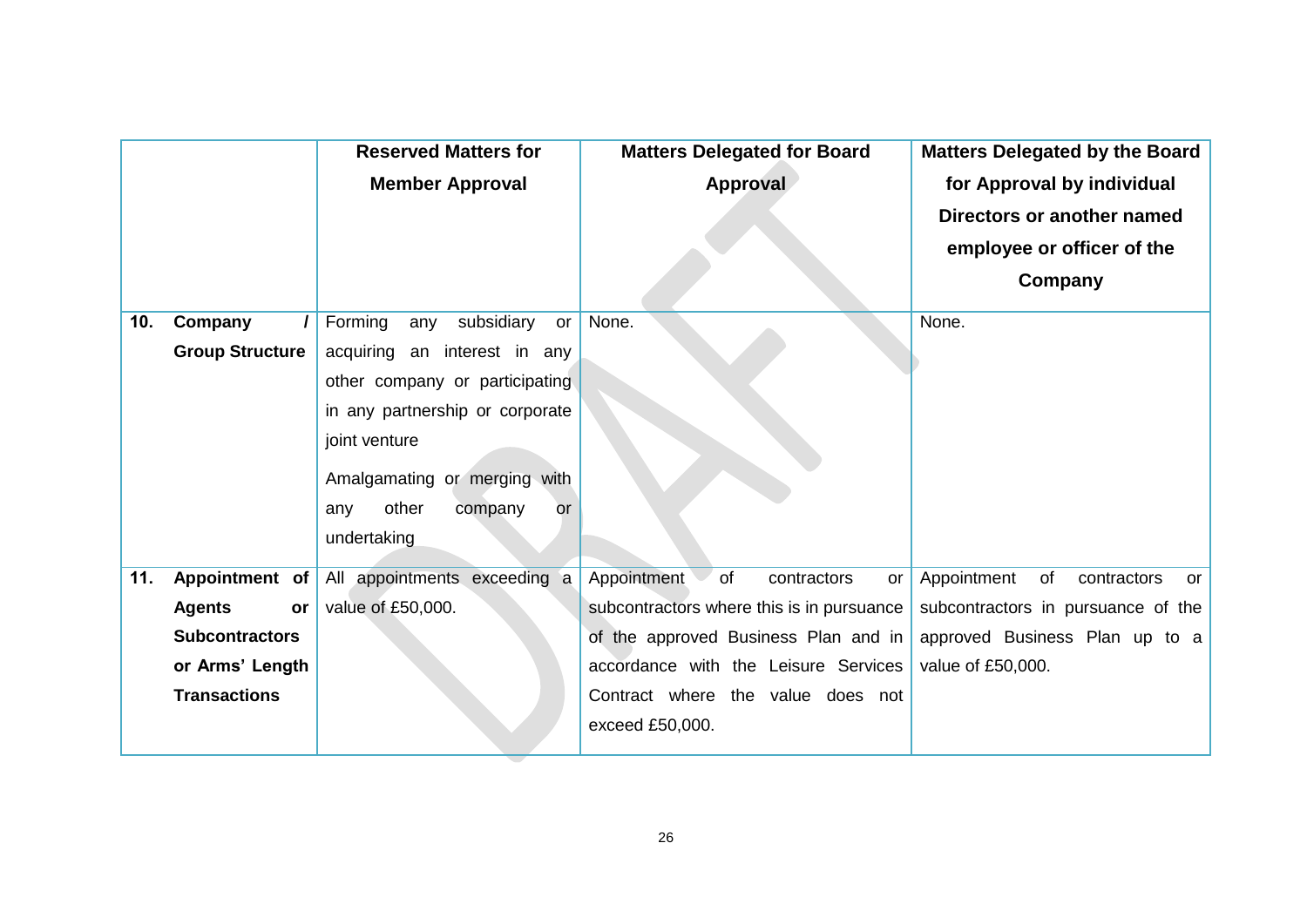|     |                      | <b>Reserved Matters for</b>       | <b>Matters Delegated for Board</b>        | <b>Matters Delegated by the Board</b> |
|-----|----------------------|-----------------------------------|-------------------------------------------|---------------------------------------|
|     |                      | <b>Member Approval</b>            | Approval                                  | for Approval by individual            |
|     |                      |                                   |                                           | Directors or another named            |
|     |                      |                                   |                                           | employee or officer of the            |
|     |                      |                                   |                                           | Company                               |
| 12. | Part sale of the     | Selling any part of the business, | None.                                     | None.                                 |
|     | business             | unless specifically contemplated  |                                           |                                       |
|     |                      | and authorised in the approved    |                                           |                                       |
|     |                      | <b>Business Plan.</b>             |                                           |                                       |
| 13. | <b>Business Name</b> | Changing the Company name,        | Changing the location of any offices      | None.                                 |
|     | and Location         | trading name, or registered       | outside of the Company's registered       |                                       |
|     |                      | office, or changing the location  | office to another location within the     |                                       |
|     |                      | of any offices outside of the     | District only.                            |                                       |
|     |                      | Company's registered office to a  |                                           |                                       |
|     |                      | location outside of the District. |                                           |                                       |
| 14. | Intellectual         | The disposal, sale, assignment    | The granting of any rights (by licence or | Where necessary to effect decisions   |
|     | <b>Property</b>      | or granting of any rights in the  | otherwise) in or over any intellectual    | delegated as above up to £50,000      |
|     |                      | Company's intellectual property   | property owned or used by the Company     |                                       |
|     |                      | outside of the normal course of   | in the normal course of business and      |                                       |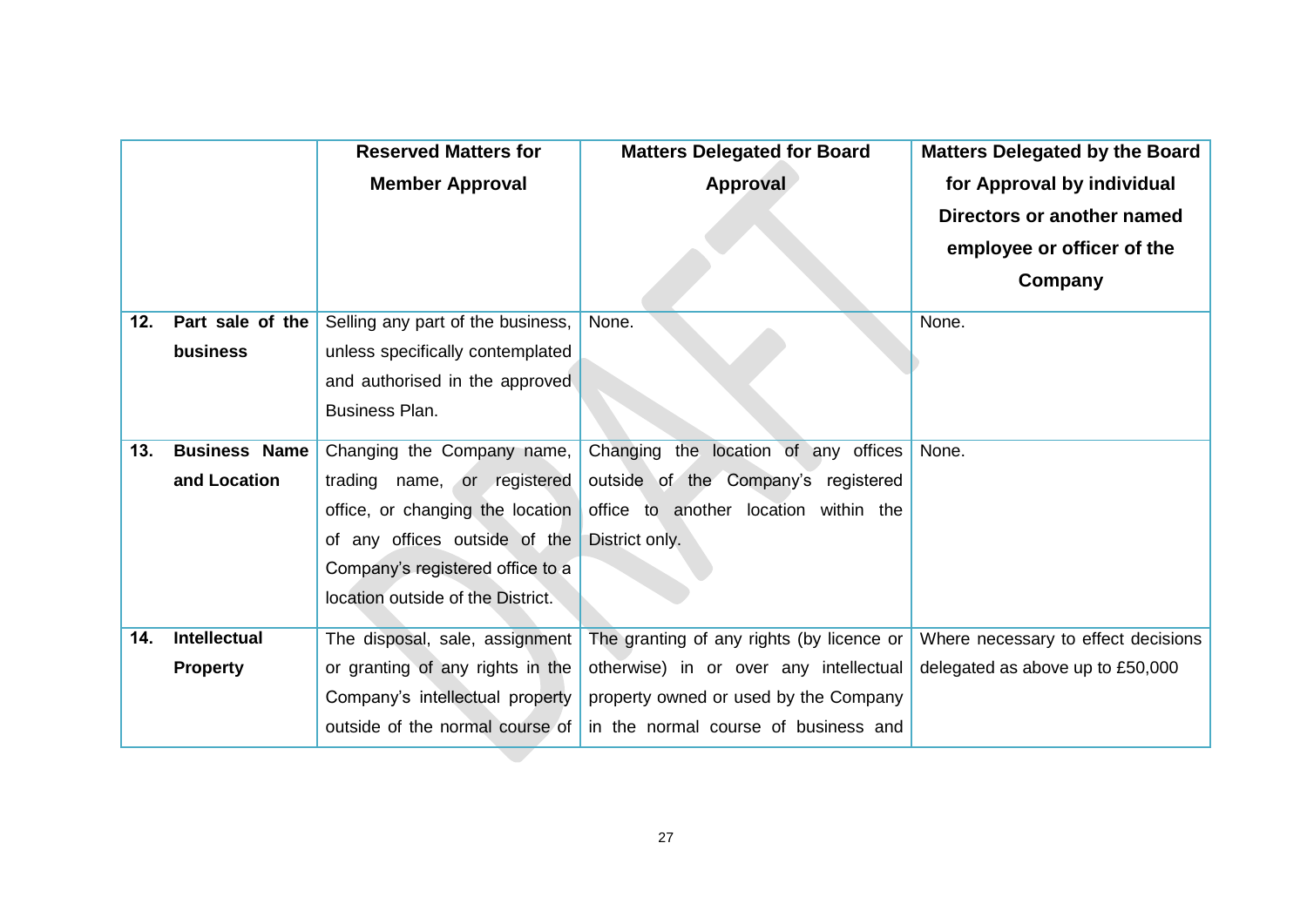|     |                     | <b>Reserved Matters for</b>                                                                                                                                                                              | <b>Matters Delegated for Board</b>                                                                                                                                                              | <b>Matters Delegated by the Board</b>                                                                                                                                                                         |
|-----|---------------------|----------------------------------------------------------------------------------------------------------------------------------------------------------------------------------------------------------|-------------------------------------------------------------------------------------------------------------------------------------------------------------------------------------------------|---------------------------------------------------------------------------------------------------------------------------------------------------------------------------------------------------------------|
|     |                     | <b>Member Approval</b>                                                                                                                                                                                   | Approval                                                                                                                                                                                        | for Approval by individual                                                                                                                                                                                    |
|     |                     |                                                                                                                                                                                                          |                                                                                                                                                                                                 | Directors or another named                                                                                                                                                                                    |
|     |                     |                                                                                                                                                                                                          |                                                                                                                                                                                                 | employee or officer of the                                                                                                                                                                                    |
|     |                     |                                                                                                                                                                                                          |                                                                                                                                                                                                 | Company                                                                                                                                                                                                       |
|     |                     | business.                                                                                                                                                                                                | which are valued at £50,000 or less.                                                                                                                                                            |                                                                                                                                                                                                               |
| 15. | <b>Encumbrances</b> | granting<br>Creating<br>or<br>any<br>encumbrance over the whole or<br>any part of the Company or its<br>business, undertaking or assets<br>other than liens arising in the<br>normal course of business. | None                                                                                                                                                                                            | None                                                                                                                                                                                                          |
| 16. | Redundancy          | None                                                                                                                                                                                                     | <b>Dismissing</b><br>in<br>employee<br>any<br>circumstances in which the Company will<br>incur or agrees to bear redundancy or<br>other costs (including actuarial costs) in<br>excess of £50K. | Dismissing<br>employee<br>in<br>any<br>circumstances in which the Company<br>will<br>incur<br>or<br>agrees<br>bear<br>to<br>redundancy or other costs (including<br>actuarial costs) no greater than<br>£50K. |
| 17. | <b>Pension</b>      | Establishing any new pension                                                                                                                                                                             | Establishing any new pension scheme, or                                                                                                                                                         | None.                                                                                                                                                                                                         |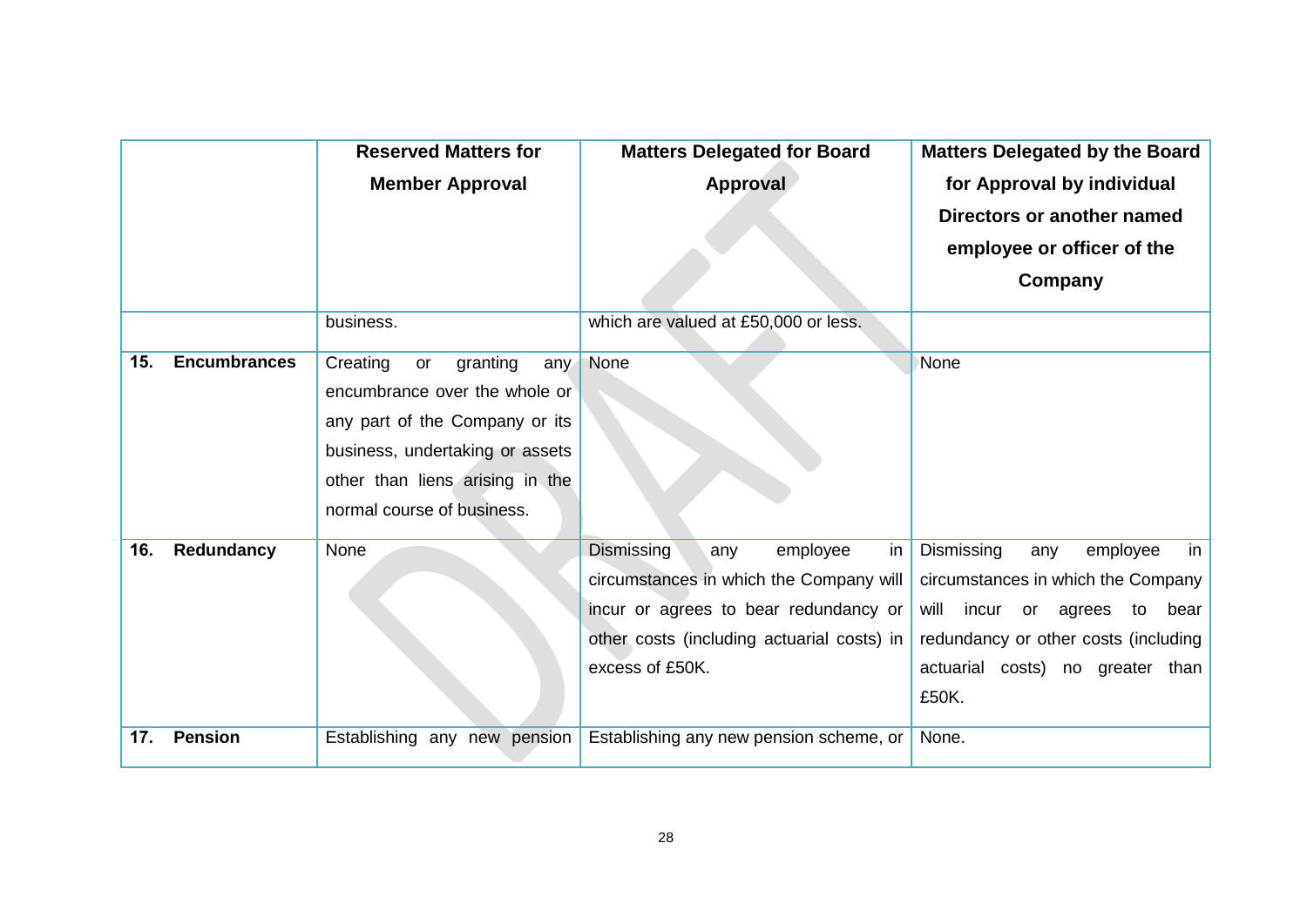| <b>Reserved Matters for</b>      | <b>Matters Delegated for Board</b>    | Matters Delegated by the Board |
|----------------------------------|---------------------------------------|--------------------------------|
| <b>Member Approval</b>           | Approval                              | for Approval by individual     |
|                                  |                                       | Directors or another named     |
|                                  |                                       | employee or officer of the     |
|                                  |                                       | Company                        |
| granting<br>scheme,<br>any<br>or | amending any pension scheme, provided |                                |
| pension rights to any director,  | by the Company to employees.          |                                |
| former director, or any members  |                                       |                                |
| of any such person's family.     |                                       |                                |
| Changes<br>pension<br>to         |                                       |                                |
| arrangements for staff whether   |                                       |                                |
| Local Government<br>the<br>in.   |                                       |                                |
| Pension Scheme or otherwise.     |                                       |                                |
| Any other decisions of the       |                                       |                                |
| Company which will have an       |                                       |                                |
| effect on liabilities of the     |                                       |                                |
| Member<br>under<br>the<br>Local  |                                       |                                |
| Government Pension Scheme        |                                       |                                |
| or any associated guarantee.     |                                       |                                |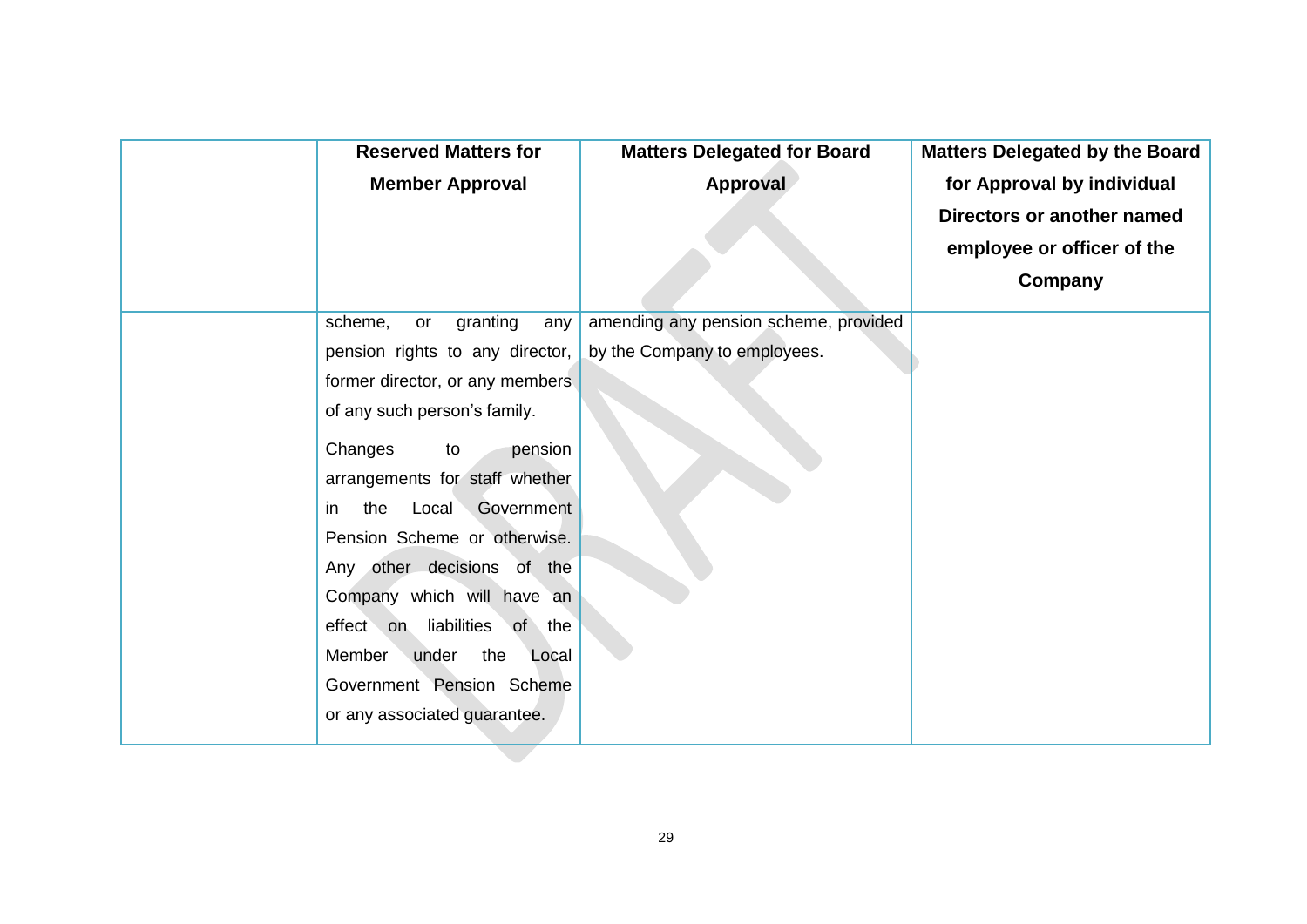|     |                   | <b>Reserved Matters for</b>                                                                                              | <b>Matters Delegated for Board</b> | Matters Delegated by the Board |
|-----|-------------------|--------------------------------------------------------------------------------------------------------------------------|------------------------------------|--------------------------------|
|     |                   | <b>Member Approval</b>                                                                                                   | Approval                           | for Approval by individual     |
|     |                   |                                                                                                                          |                                    | Directors or another named     |
|     |                   |                                                                                                                          |                                    | employee or officer of the     |
|     |                   |                                                                                                                          |                                    | Company                        |
| 18. | Company           | Passing any resolution for the                                                                                           | None.                              | None.                          |
|     | <b>Winding up</b> | winding up of the Company, or<br>presenting any petition for its<br>in<br>administration<br>(save<br>for<br>insolvency). |                                    |                                |